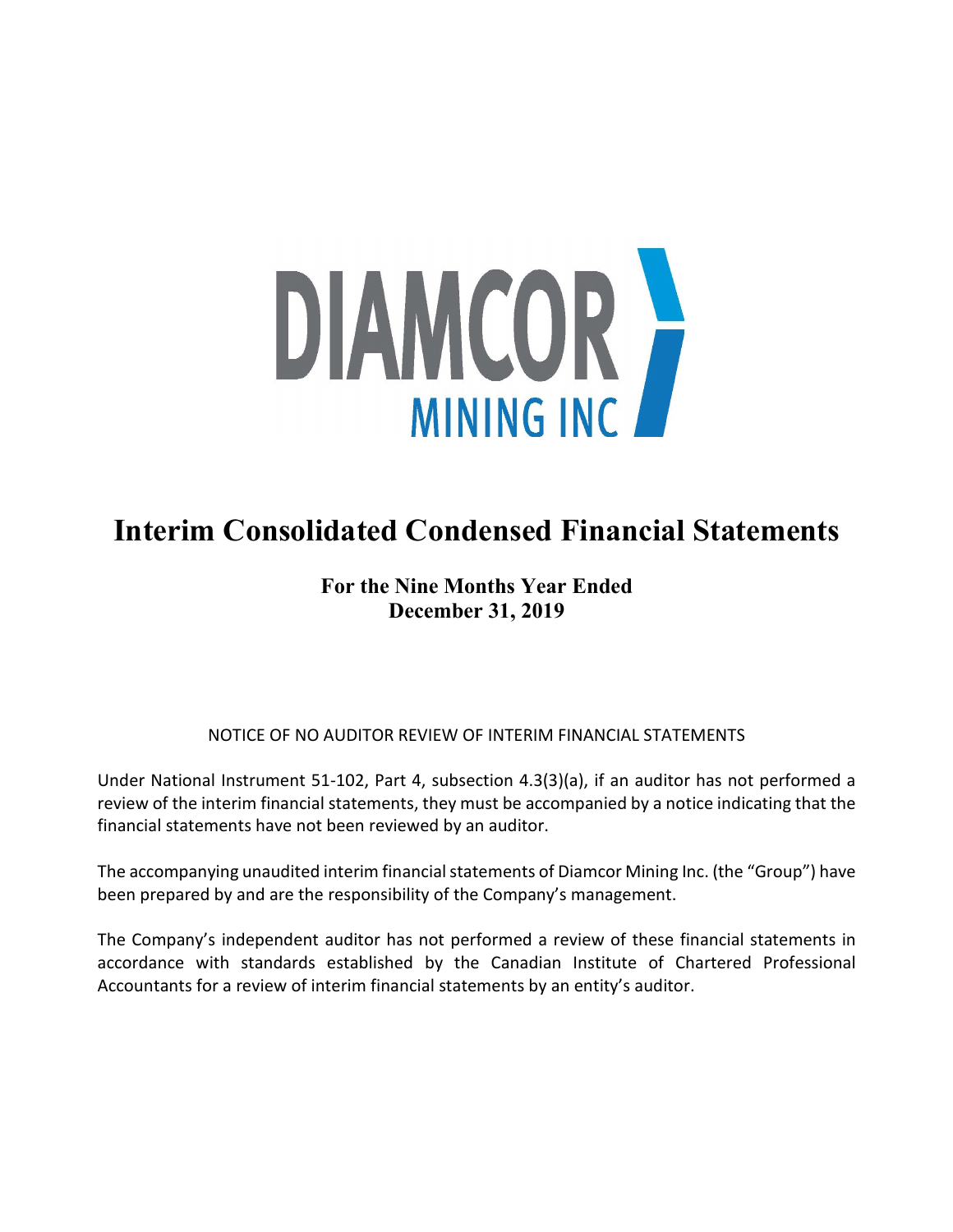# **Diamcor Mining Inc. Consolidated Statements of Financial Position**

| <b>ASSETS</b><br><b>CURRENT</b><br>Cash and cash equivalents<br>Accounts receivable (Note 10a) | 2019<br>unaudited<br>\$<br>453,815<br>56,404<br>142,976<br>51,020<br>704,215 | \$<br>2019<br>audited<br>139,080<br>200,617<br>615,929<br>31,592 |
|------------------------------------------------------------------------------------------------|------------------------------------------------------------------------------|------------------------------------------------------------------|
|                                                                                                |                                                                              |                                                                  |
|                                                                                                |                                                                              |                                                                  |
|                                                                                                |                                                                              |                                                                  |
|                                                                                                |                                                                              |                                                                  |
|                                                                                                |                                                                              |                                                                  |
| Inventory (Note 2.3)                                                                           |                                                                              |                                                                  |
| Prepaids                                                                                       |                                                                              |                                                                  |
|                                                                                                |                                                                              | 987,218                                                          |
| <b>NON CURRENT</b>                                                                             |                                                                              |                                                                  |
| Restricted cash (Note 14)                                                                      | 736,071                                                                      | 723,708                                                          |
| Property, plant and equipment (Note 3)                                                         | 6,452,286                                                                    | 6,991,561                                                        |
| <b>Total assets</b>                                                                            | \$7,892,572                                                                  | \$<br>8,702,487                                                  |
|                                                                                                |                                                                              |                                                                  |
| <b>LIABILITIES</b><br><b>CURRENT</b>                                                           |                                                                              |                                                                  |
| Accounts payable (Note 13)                                                                     | \$<br>322,621                                                                | \$<br>1,127,382                                                  |
| Short term debt (Note 4)                                                                       | 1,166,110                                                                    |                                                                  |
| Current portion of long-term debt (Note 4)                                                     | 4,340,027                                                                    | 4,058,456                                                        |
|                                                                                                |                                                                              |                                                                  |
|                                                                                                | 5,828,758                                                                    | 5,185,838                                                        |
| <b>NON CURRENT</b>                                                                             |                                                                              |                                                                  |
| Deferred tax liablity<br>Decommissioning liability (Note 5)                                    | 466,250<br>493,392                                                           | 458,419<br>479,560                                               |
| Due to Nozala Investments (Note 4)                                                             | 1,855,656                                                                    | 1,654,241                                                        |
| <b>Total liabilities</b>                                                                       | 8,644,056                                                                    | 7,778,058                                                        |
|                                                                                                |                                                                              |                                                                  |
| <b>SHAREHOLDERS' EQUITY</b>                                                                    |                                                                              |                                                                  |
| Share capital (Note 6)                                                                         | 34, 143, 033                                                                 | 34,074,691                                                       |
| Contributed surplus (Note 7)                                                                   | 13,390,142                                                                   | 11,571,195                                                       |
| Warrants (Note 6)                                                                              | 951,577                                                                      | 2,090,956                                                        |
| Accumulated other comprehensive loss                                                           | (6,897,080)                                                                  | (6,825,142)                                                      |
| Deficit                                                                                        | (37, 738, 659)                                                               | (35, 225, 722)                                                   |
| Total equity                                                                                   | 3,849,013                                                                    | 5,685,978                                                        |
| Non-controlling interests (Note 15)                                                            | (4,600,496)                                                                  | (4, 761, 549)                                                    |
| (Deficit) equity attributable to owners of the parent                                          | (751, 484)                                                                   | 924,429                                                          |
| Total liabilities and shareholders' equity                                                     | \$7,892,572                                                                  | \$<br>8,702,487                                                  |

**GOING CONCERN** (Note 1) **COMMITMENTS** (Note 12) **SUBSEQUENT EVENTS** (Note 16)

On behalf of the board "Dean Taylor" **Director** Director "Sheldon Nelson" **Director** 

The accompanying notes are an integral part of these consolidated financial statements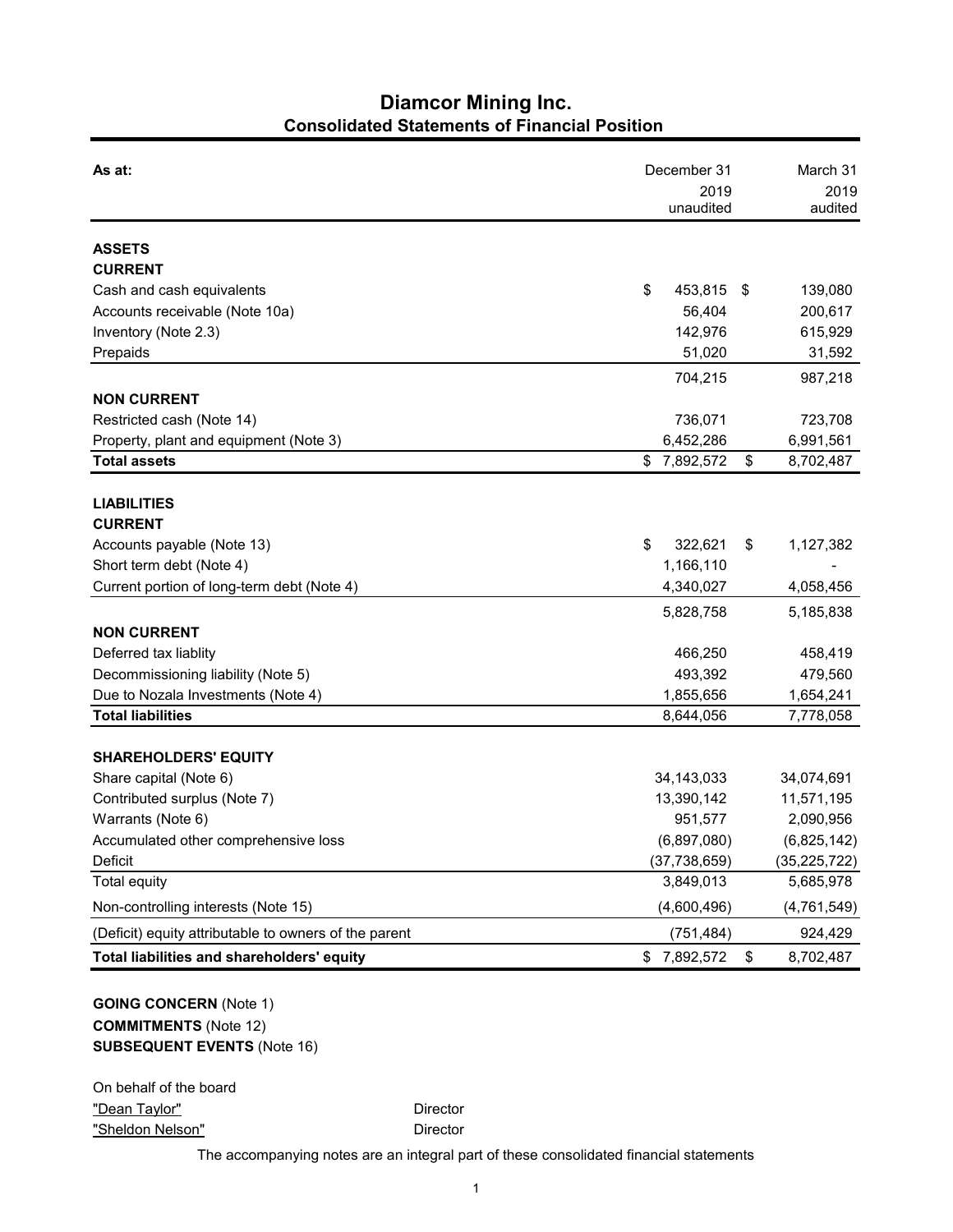|                                                                                                                                                                                     |                | For the<br>three months ended three months ended<br>December 31, 2019 |      | For the<br>December 31, 2018                               | For the<br>nine months ended<br>December 31, 2019             |          | For the<br>nine months ended<br>December 31, 2018             |
|-------------------------------------------------------------------------------------------------------------------------------------------------------------------------------------|----------------|-----------------------------------------------------------------------|------|------------------------------------------------------------|---------------------------------------------------------------|----------|---------------------------------------------------------------|
| <b>SALES</b><br><b>OPERATING EXPENSES</b>                                                                                                                                           | \$             | 1,867,873 \$<br>1,646,362                                             |      | 1,847,403 \$<br>1,958,871                                  | 3,752,570 \$<br>3,023,785 \$                                  |          | 3,082,479<br>3,179,014                                        |
| <b>GROSS MARGIN</b>                                                                                                                                                                 | \$             | 221,511                                                               | - \$ | (111, 468)                                                 | 728.785                                                       |          | (96, 535)                                                     |
| <b>GENERAL AND ADMINISTRATIVE EXPENSES</b><br>Accretion and depreciation (Note 3 and 5)<br>Consulting fees<br>Insurance<br>Interest and bank charges<br>Office<br>Professional fees |                | 228,612<br>55,595<br>22,466<br>198,696<br>40,819<br>81,729            |      | 278,105<br>49,200<br>19,635<br>140,741<br>64,811<br>22,227 | 692,981<br>228,595<br>61,986<br>516,449<br>103,213<br>271,788 |          | 863,922<br>164,964<br>60,172<br>416,650<br>138,213<br>132,981 |
| Promotion and investor relations<br>Salaries and wages<br>Share based compensation<br>Transfer agent and regulatory fees<br>Travel                                                  |                | 15,855<br>131,178<br>670,190<br>7,854<br>38,046                       |      | 17,390<br>129,616<br>4,941<br>37,514                       | 58,084<br>519,342<br>670,190<br>21,540<br>111,875             |          | 320,659<br>413,977<br>47,252<br>140,767                       |
| <b>INCOME (LOSS) FROM OPERATIONS</b>                                                                                                                                                | \$             | 1,491,040<br>$(1,269,529)$ \$                                         |      | 764,180<br>(875, 648)                                      | 3,256,043<br>(2,527,258)                                      |          | 2,699,557<br>(2,796,092)                                      |
| <b>OTHER INCOME AND EXPENSES</b><br>Interest and other income<br>Foreign exchange<br>NET INCOME (LOSS) FOR THE PERIOD                                                               | \$             | 11,598<br>282<br>11,880<br>$(1,257,649)$ \$                           |      | 13,430<br>335<br>13,765<br>$(861, 883)$ \$                 | 35,527<br>(404)<br>35,123<br>$(2,492,135)$ \$                 |          | 40,377<br>(2,679)<br>37,698<br>(2,758,394)                    |
| OTHER COMPREHENSIVE GAIN (LOSS)<br>Items to be reclassified subsequently to profit or loss<br>Foreign currency translation loss                                                     | \$             | 356,472 \$                                                            |      | 222,572                                                    | 68,312                                                        |          | (946, 503)                                                    |
| TOTAL COMPREHENSIVE INCOME (LOSS) FOR THE PERIOD                                                                                                                                    | \$             | $(901, 177)$ \$                                                       |      | $(639, 311)$ \$                                            | $(2,423,823)$ \$                                              |          | (3,704,897)                                                   |
| Total net income (loss) attributable to:<br>Non-controlling interests<br>Equity holders of parent                                                                                   | \$<br>\$       | 1,126<br>(1, 258, 775)<br>$(1,257,649)$ \$                            | \$   | $(317, 267)$ \$<br>(544, 616)<br>$(861, 883)$ \$           | 20,802 \$<br>(2,512,937)<br>$(2,492,135)$ \$                  |          | (865, 496)<br>(1,892,898)<br>(2,758,394)                      |
| Total comprehensive income (loss) attributable to:<br>Non-controlling interests<br>Equity holders of parent                                                                         | \$<br>\$<br>\$ | $(322,010)$ \$<br>$(579, 167)$ \$<br>(901, 177)                       | \$   | $(35,844)$ \$<br>(603, 467)<br>$(639, 311)$ \$             | 161,053<br>(2,584,876)<br>(2,423,823)                         | \$<br>\$ | (1,946,790)<br>(1,758,107)<br>(3,704,897)                     |
| Net loss per share - basic and diluted (Note 6)                                                                                                                                     | \$             | $(0.02)$ \$                                                           |      | $(0.01)$ \$                                                | $(0.04)$ \$                                                   |          | (0.03)                                                        |

# **Diamcor Mining Inc. Consolidated Statements of Income (Loss) and Comprehensive Income (Loss)**

The accompanying notes are an integral part of these consolidated financial statements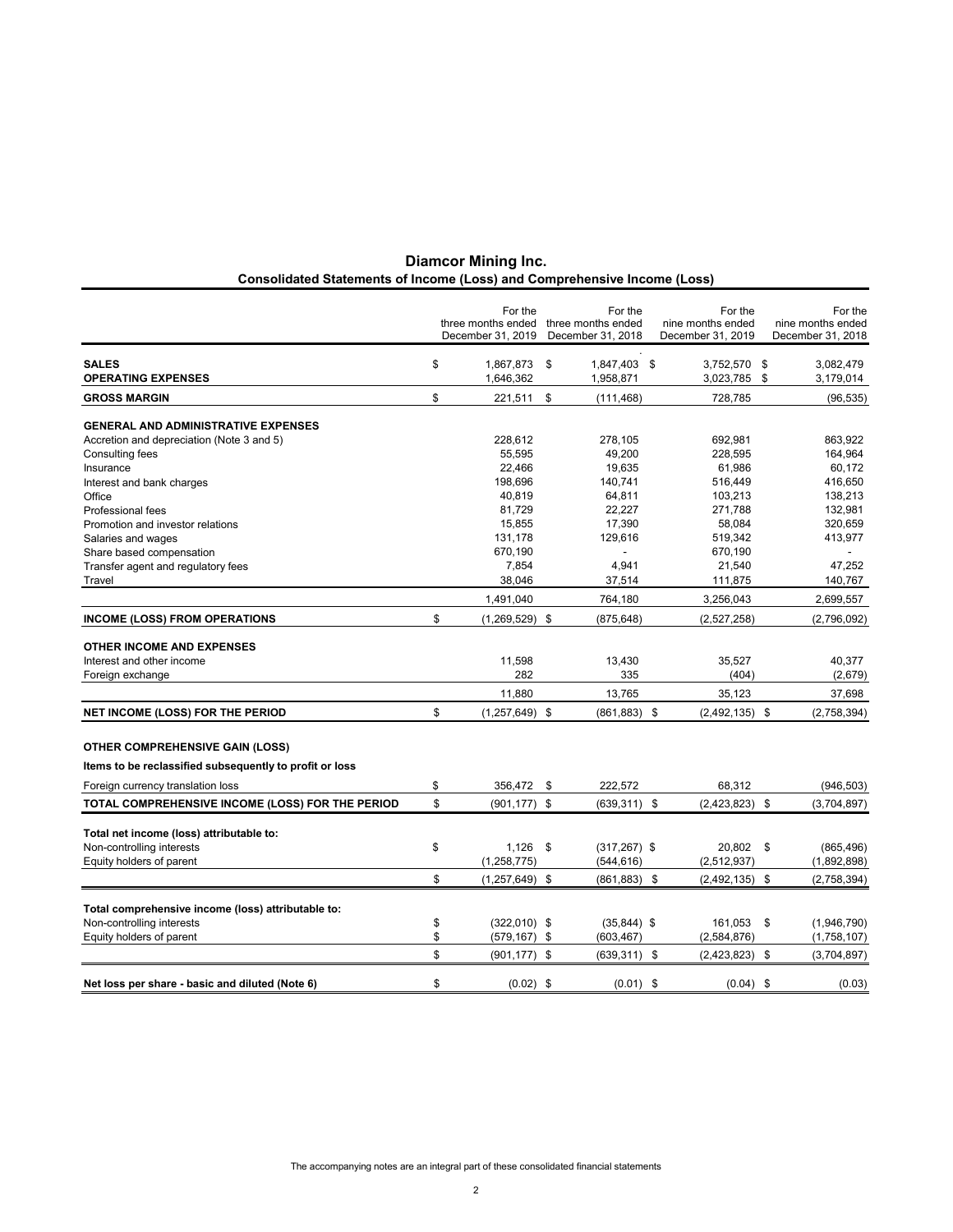|                                                                 | For the                                 | For the                                 | For the                                | For the                                |
|-----------------------------------------------------------------|-----------------------------------------|-----------------------------------------|----------------------------------------|----------------------------------------|
|                                                                 | three months ended<br>December 31, 2019 | three months ended<br>December 31, 2018 | nine months ended<br>December 31, 2019 | nine months ended<br>December 31, 2018 |
| <b>CASH FLOWS FROM OPERATING ACTIVITIES</b>                     |                                         |                                         |                                        |                                        |
| Net income (loss) for the period                                | \$<br>$(1,257,649)$ \$                  | $(861, 883)$ \$                         | $(2,492,135)$ \$                       | (2,758,394)                            |
| Items not affecting cash                                        |                                         |                                         |                                        |                                        |
| Accretion and depreciation (Note 3 and 5)                       | 228,612                                 | 278,105                                 | 692,981                                | 863,922                                |
| Share based compensation                                        | 670,190                                 |                                         | 670,190                                |                                        |
| Interest on long-term debt                                      | 192.818                                 | 140.015                                 | 504,815                                | 413,542                                |
|                                                                 | 1,091,620                               | 418,120                                 | 1,867,986                              | 1,277,464                              |
| Changes in non-cash working capital                             |                                         |                                         |                                        |                                        |
| Accounts payable                                                | (494, 784)                              | (108, 839)                              | (774, 375)                             | 934,777                                |
| Accounts receivable                                             | 195,485                                 | (555, 328)                              | 142,867                                | (402, 623)                             |
| Inventory                                                       | 820,582                                 | 426,374                                 | 467,440                                | (197, 294)                             |
| Prepaids                                                        | 21,261                                  | (35, 634)                               | (19, 428)                              | (34, 140)                              |
| Cash flow used in operating activities                          | 376,515                                 | (717, 190)                              | (807, 645)                             | (1, 180, 210)                          |
| <b>CASH FLOWS FROM INVESTING ACTIVITIES</b>                     |                                         |                                         |                                        |                                        |
| Purchase of property, plant and equipment (Note 3)              |                                         | (14, 187)                               | (52, 406)                              | (44, 889)                              |
| Cash flow used in investing activities                          |                                         | (14, 187)                               | (52, 406)                              | (44, 889)                              |
| <b>CASH FLOWS FROM FINANCING ACTIVITIES</b>                     |                                         |                                         |                                        |                                        |
| Deposits                                                        |                                         |                                         |                                        | (500,000)                              |
| Issuance of short term debt                                     |                                         |                                         | 1,110,280                              |                                        |
| Proceeds from issuance of units net of issue costs (Note 6)     |                                         |                                         | 77,721                                 | 3,220,865                              |
| Cash flow generated by financing activities                     |                                         |                                         | 1.188.001                              | 2,720,865                              |
| Effect of change in exchange rate for cash and cash equivalents | 235                                     | 391.169                                 | (13, 215)                              | (1,786,820)                            |
| Increase (decrease) in cash and cash equivalents                | 376,750                                 | (340, 208)                              | 314,735                                | (291, 054)                             |
| Cash and cash equivalents - beginning of year                   | 77,065                                  | 569,466                                 | 139,080                                | 520,312                                |
| Cash and cash equivalents - end of period                       | \$<br>453,815                           | 229,258<br>\$                           | 453,815<br>\$                          | 229,258<br>\$                          |

# **Diamcor Mining Inc. Consolidated Statements of Cash Flows**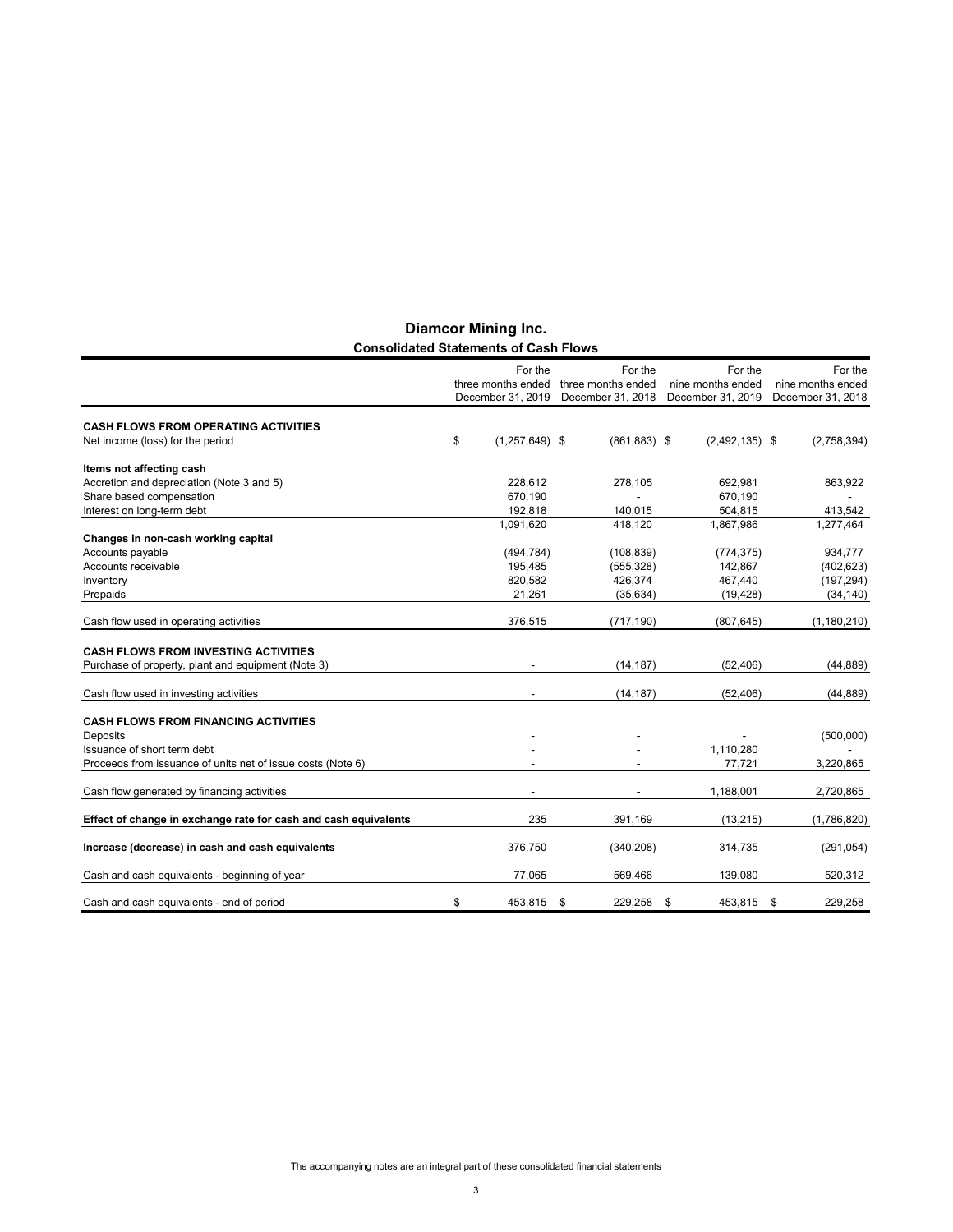# **Consolidated Statement of Changes in Shareholders' Equity DIAMCOR MINING INC.**

|                                                              | <b>Share Capital</b>   | Contributed<br>Surplus | Warrants         |   | Accumulated<br>Other<br>Comprehensive<br>Loss |      | Deficit        |    | Non-Controlling<br>Interests |      | Total<br>Shareholders'<br>(Deficit) Equity |
|--------------------------------------------------------------|------------------------|------------------------|------------------|---|-----------------------------------------------|------|----------------|----|------------------------------|------|--------------------------------------------|
| Balance - March 31, 2018                                     | \$<br>31,278,037       | \$<br>10,448,426       | 2,789,514        |   | (4,461,901)                                   |      | (32,611,467)   | \$ | (4,811,247)                  |      | 2,631,362                                  |
| Private placement (Note 6)<br>Share issuance costs (Note 6)  | 2,806,773<br>(10, 119) |                        | 422,420<br>1,791 |   |                                               |      |                |    |                              |      | 3,229,193<br>(8,328)                       |
| Expiry of warrants (Note 6)                                  |                        | 1,122,769              | (1, 122, 769)    |   |                                               |      |                |    |                              |      |                                            |
| Net loss for the year<br>Translation of foreign subsidiaries |                        |                        |                  |   | (2,363,241)                                   |      | (2,614,255)    |    | (1,239,025)<br>1,288,723     |      | (3,853,280)<br>(1,074,518)                 |
| Balance - March 31, 2019                                     | \$<br>34,074,691       | 11,571,195             | 2,090,956        |   | (6,825,142)                                   |      | (35, 225, 722) | S  | $(4,761,549)$ \$             |      | 924,429                                    |
| Short term loan (Note 6)<br>issuance of warrants (Note 6)    | 77,720<br>(9,378)      |                        | 9,378            |   |                                               |      |                |    |                              |      | 77,720                                     |
| Expiry of warrants (Note 6)                                  |                        | 1,148,757              | (1, 148, 757)    |   |                                               |      |                |    |                              |      |                                            |
| Issuance of options<br>Net income (loss) for the period      |                        | 670,190                |                  |   |                                               |      | (2,512,937)    |    | 20,802                       |      | 670,190<br>(2, 492, 135)                   |
| Translation of foreign subsidiaries                          |                        |                        |                  |   | (71, 938)                                     |      |                |    | 140,251                      |      | 68,312                                     |
| Balance - December 31, 2019                                  | \$<br>34, 143, 033     | \$<br>13,390,142       | 951,577          | S | (6,897,080)                                   | - SS | (37,738,659)   | S  | (4,600,496)                  |      | (751, 484)                                 |
| Balance - December 31, 2018                                  | \$<br>34,074,691       | 11,271,309             | 2,390,842        | S | (4,327,111)                                   | - \$ | (34, 504, 365) | \$ | (6,758,035)                  | - \$ | 2,147,331                                  |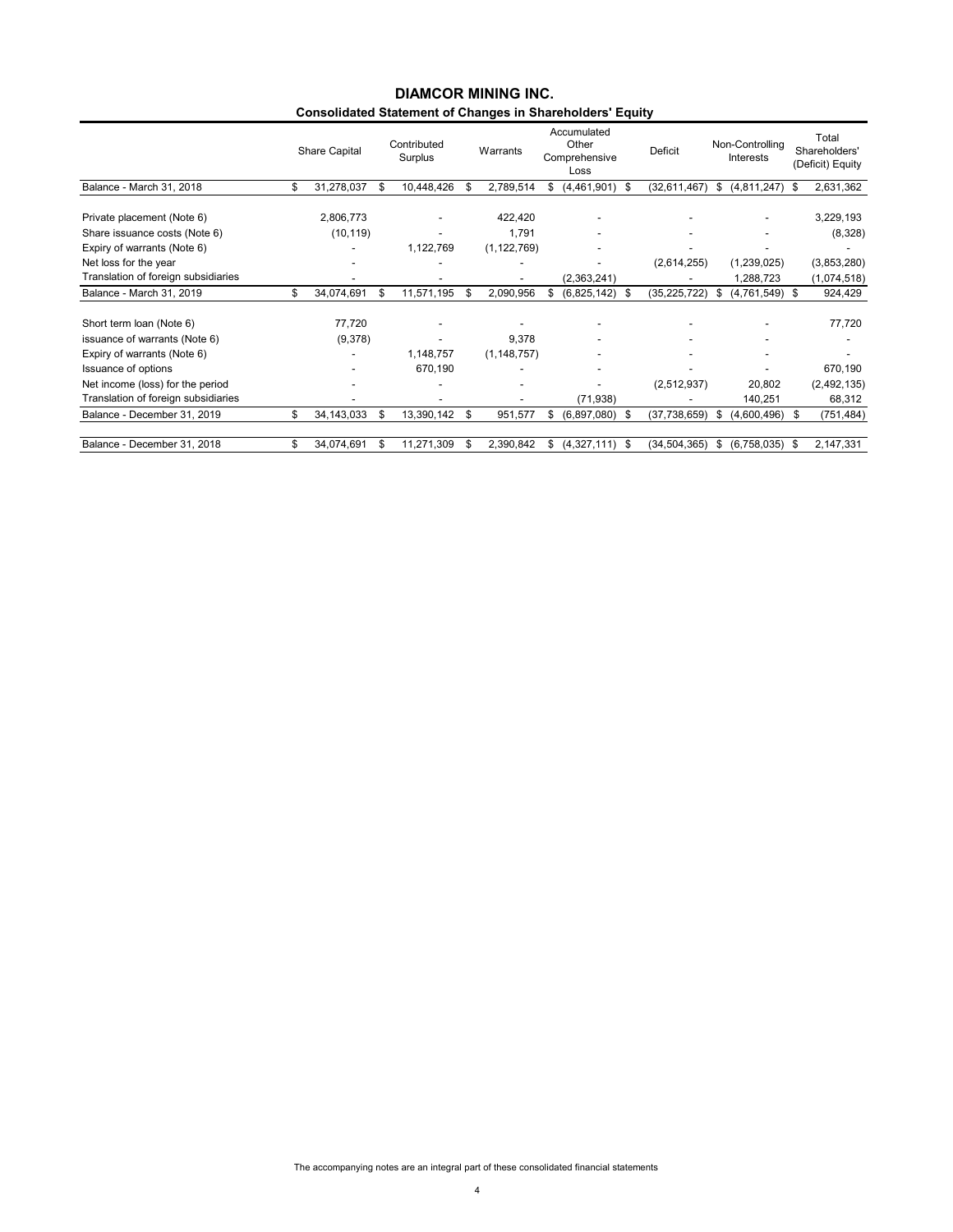#### **1. Nature of Operations and Going Concern**

Diamcor Mining Inc. (the "Company") was incorporated under the Company Act of British Columbia, now the Business Corporations Act (British Columbia). Its principal business activity is the identification, acquisition, exploration, evaluation, operation, and advancement of unique diamond-based resource properties with a specific focus on the mining segment of the diamond industry through its subsidiaries, DMI Minerals South Africa (Pty) Ltd., and DMI Diamonds South Africa (Pty) Ltd. Together with the "Company, (the Group"").

These consolidated financial statements were authorized for issuance by the Board of Directors on February 28, 2020. The Company's registered office is 301-1665 Ellis Street, Kelowna, B.C. V1Y 2B3, Canada.

These consolidated financial statements have been prepared on a going concern basis, which contemplates the realization of assets and the payment of liabilities in the ordinary course of business. Should the Company be unable to continue as a going concern, it may be unable to realize the carrying value of its assets and to meet its liabilities as they become due. These consolidated financial statements do not reflect the adjustments or reclassification of assets and liabilities, which would be necessary if the Company were unable to continue its operations.

Management routinely plans future activities including forecasting future cash flows for its internal use. Management has reviewed their plan with the Directors and has collectively formed a judgment that the Company has adequate resources to continue as a going concern for the foreseeable future, which Management and the Directors have defined as being at least the next 12 months. In arriving at this judgment, Management has prepared the cash flow projections of the Company, which incorporates a detailed cash flow modeling through the current fiscal year. Directors have reviewed this information provided by Management and have considered the information in relation to the financing uncertainties in the current economic climate and the financial resources available to the Company. The expected cash flows have been modeled based on anticipated revenue streams with debt funding programmed into the model and reducing over time. Sensitivities have been applied to this model in relation to revenues not achieving anticipated levels. Key assumptions used in the future cash flow amounts are selling price and rough diamonds sold in the period and the assumption that the Company will move to full scale operations after completion of trial mining and bulk sampling.

The Directors have considered the: (i) base of investors and debt lenders historically available to the Company; (ii) global capital markets; (iii) sources of Company income; (iv) cash generation and (v) debt amortization levels and the continued deferral of debt payments. Considering the above, Management and Directors are satisfied that the Company has access to adequate resources to continue as a going concern for at least the next 12 months. Factors that may negatively affect the Company's 12-month operating plan includes the following: global trade and tariff disputes, geo-political events and the impact on capital markets, and commodity prices.

The Company has experienced lower than planned revenue combined with operating losses. Management applied significant judgment in arriving at this conclusion including:

- The amount of new sales orders and total revenue to be generated to provide sufficient cash flow to continue to fund operations and other committed expenditure,
- The timing of generating those new sales and the timing of the related cash flow,
- The ability to draw upon existing financing facilities to support ongoing operations; and,
- The assessment of potentially discretionary expenditures that could be delayed in order to manage cash flows.

Given the judgment involved, actual results may lead to a materially different outcome.

# **2. Basis of Preparation and Statement of Compliance**

The interim consolidated condensed financial statements of the Company have been prepared in accordance with International Financial Reporting Standards ("IFRS") as issued by the International Accounting Standards Board ("IASB") issued and outstanding as of December 31, 2019. The consolidated financial statements have been prepared on a historical cost basis except for certain financial instruments and stock-based compensation which have been measured at fair value. The consolidated financial statements are presented in Canadian dollars, which is the Company's presentation currency.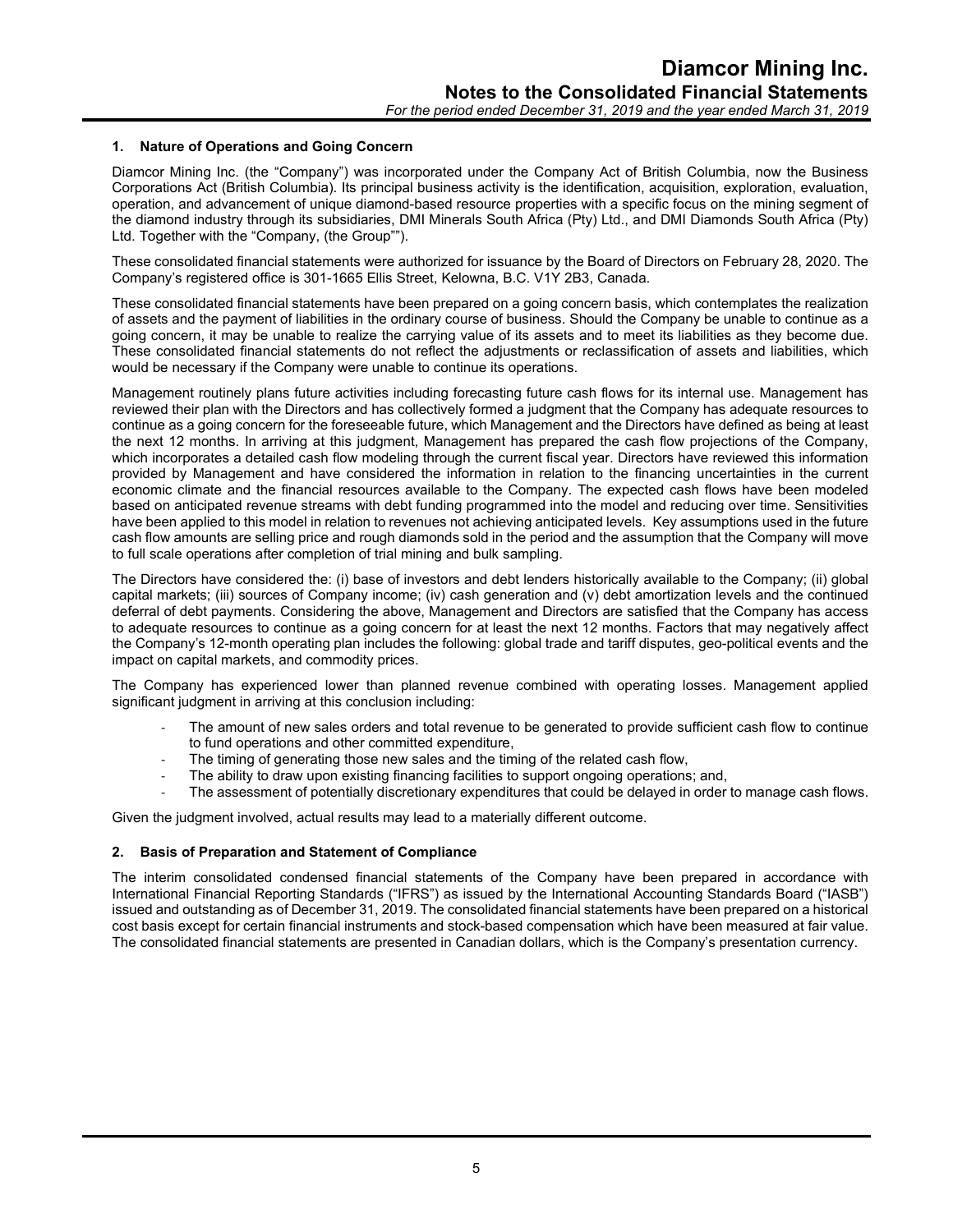#### **2.1. Basis of consolidation**

The interim consolidated condensed financial statements comprise the financial statements of the Company as at December 31, 2019. Subsidiaries are fully consolidated. The financial statements of the subsidiaries are prepared for the same reporting period as the Company, using consistent accounting policies. All intra-Company balances, transactions and unrealized gains and losses resulting from intra-Company transactions are eliminated in full. Where the ownership of a subsidiary is less than 100%, and therefore a non-controlling interest exists, any losses of that subsidiary are attributed to the non-controlling interest even if that results in a deficit balance.

Details of the Company's subsidiaries as at December 31, 2019 are as follows:

|                                      | Place of      |          |            |                            |
|--------------------------------------|---------------|----------|------------|----------------------------|
| <b>Name</b>                          | Incorporation | Interest | Operations | <b>Functional Currency</b> |
| DMI Diamonds South Africa (Pty) Ltd. | South Africa  | 100%     | Active     | South African Rand         |
| DMI Minerals South Africa (Pty) Ltd. | South Africa  | 70%      | Active     | South African Rand         |

DMI Minerals South Africa (Pty) Ltd. is the only entity involved in the incidental recovery of rough diamonds as a result of ongoing commissioning and testing operations. DMI Diamonds South Africa (Pty) Ltd. was incorporated for the purpose of leasing mining and production equipment to DMI Minerals South Africa (Pty) Ltd.

### **2.2 Significant accounting judgments, estimates and assumptions**

The preparation of the Company's interim consolidated condensed financial statements in conformity with IFRS requires management to make judgments, estimates and assumptions that affect the reported amounts of assets, liabilities and contingent liabilities at the date of the consolidated financial statements and reported amounts of revenues and expenses during the reporting period. Estimates and assumptions are continuously evaluated and are based on Management's experience and other factors, including expectations of future events that are believed to be reasonable under the circumstances. However, actual outcomes can differ from these estimates. Information about significant areas of estimation uncertainty considered by Management in preparing the consolidated financial statements are described below.

#### **Production start date**

The Company assesses the stage of its mine under development to determine when the mine moves into the production phase, this being when the mine is substantially complete and ready for its intended use. The Company considers various relevant criteria to assess when the production phase is considered to have commenced. At this point, all related amounts are reclassified from 'Mines under construction' to 'Producing mines' under 'Property, plant and equipment'. Some of the criteria used to identify the production start date include, but are not limited to:

- Level of capital expenditure incurred compared with the original construction cost estimate;
- Ability to produce diamonds in saleable form, and:
- Ability to sustain ongoing production of diamonds.

When a mine development project moves into the production phase, the capitalization of certain mine development costs ceases and costs are either regarded as forming part of the cost of inventory or expensed, except for costs that qualify for capitalization relating to mining asset additions or improvements, or mineable reserve development. It is also at this point that depletion commences.

## *Recovery of deferred tax assets*

Judgment is required in determining whether deferred tax assets are recognized on the consolidated statement of financial position. Deferred tax assets, including those arising from un-utilized tax losses, require Management to assess the likelihood that the Company will generate taxable earnings in future periods, in order to utilize recognized deferred tax assets. Estimates of future taxable income are based on forecasted cash flows from operations and the application of existing tax laws in each jurisdiction. To the extent that future cash flows and taxable income differ significantly from estimates, the ability of the Company to realize the net deferred tax assets recorded at the reporting date could be impacted. Additionally, future changes in tax laws in the jurisdictions in which the Company operates could limit the ability of the Company to obtain tax deductions in future periods.

#### *Mining property*

Title to mining properties involves certain inherent risks due to the difficulties of determining the validity of certain claims as well as the potential for problems arising from the frequently ambiguous conveyance history characteristic of many mining properties. The Company has diligently investigated rights of ownership of all the mineral concessions in which it has an interest and, to the best of its knowledge, all agreements relating to such ownership rights are in good standing. However, this should not be construed as a guarantee to title. The concessions may be subject to prior claims, agreements or transfers and rights of ownership may be affected by undetected defects.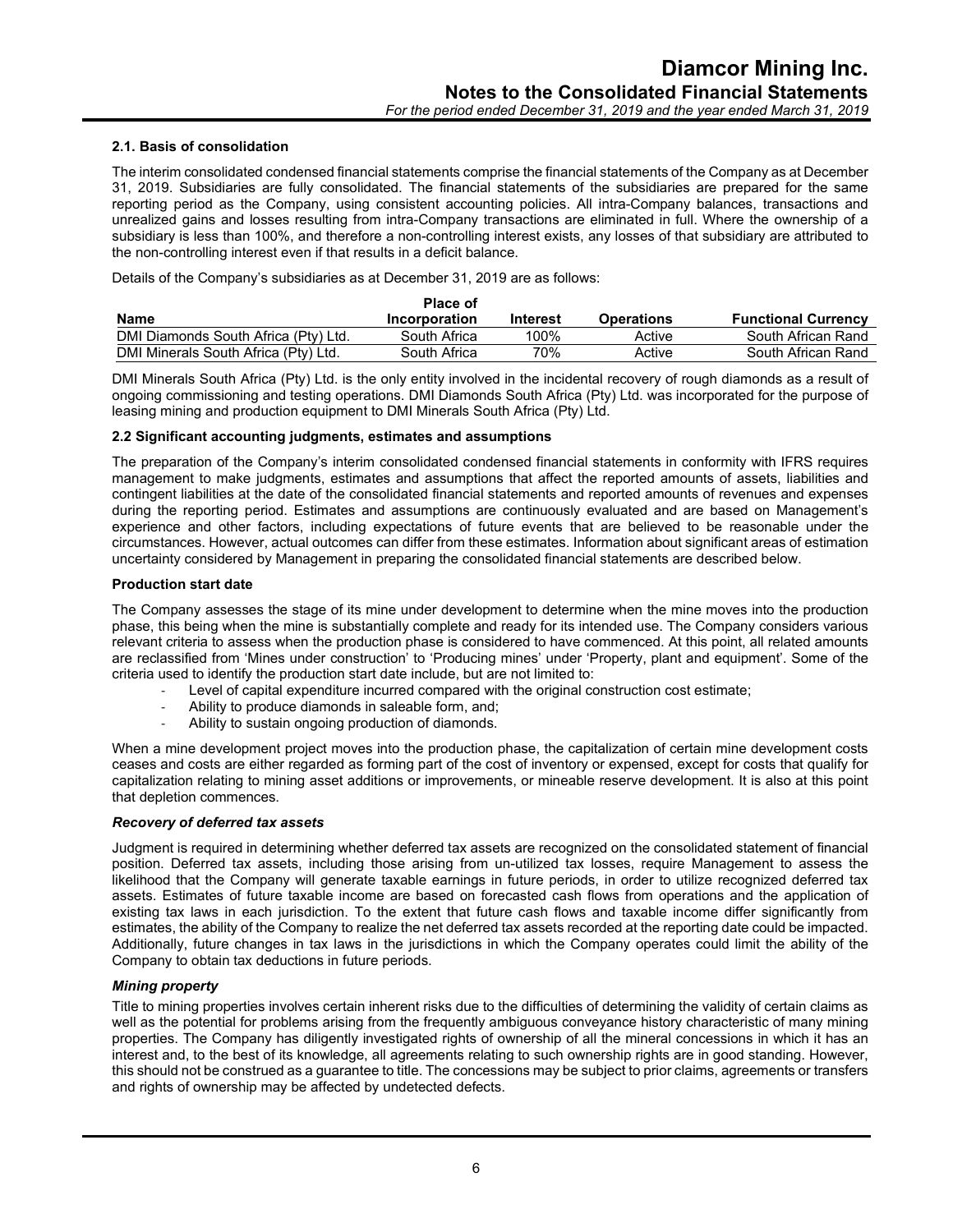#### *Going concern*

The Company has experienced lower than planned revenue combined with operating losses. Management has assessed and concluded that the going concern assumption is appropriate for a period of at least twelve months following the end of the reporting period. Management applied significant judgment in arriving at this conclusion including:

- The amount of total revenue to be generated to provide sufficient cash flow to continue to fund operations and other committed expenditures;
- Ability to raise capital through private placements;
- The timing of generating those related cash flows;
- The ability to utilize existing financing facilities to support ongoing operations; and,
- The assessment of potentially discretionary expenditures that could be delayed in order to manage cash flows.

Given the judgment involved, actual results may lead to a materially different outcome.

#### **Determination of cash generating units (CGU)**

The Company's assets are aggregated into CGUs for calculating impairment. CGUs are based on an assessment of the unit's ability to generate independent cash inflows. The determination of the Company's CGUs was based on management's judgment regarding shared infrastructure, geographical proximity and similar exposure to market risk and materiality. The Company has 1 CGU at December 31, 2019 (March 31, 2019 - 1 CGU).

#### *Reserve and resource estimates*

Diamond reserves are estimates of the amount of diamonds that can be economically extracted from the Company's mining properties. The Company does not currently have any proven diamond reserves due to the nature and type of the resource. The Company has assigned inferred resources to the project based on information compiled by appropriately qualified persons relating to the geological data on the size, depth and shape of the ore body, and requires complex geological judgments to interpret the data. The estimation of resources is based upon factors such as estimates of foreign exchange rates, commodity prices, future capital requirements, and production costs along with geological assumptions and judgments made in estimating the size and grade of the ore body. Changes in the resource estimates may impact upon the carrying value of mine development cost, mine properties, property, plant and equipment, decommissioning liability, recognition of deferred tax assets, and depreciation charges.

#### *Impairment of non-financial assets*

When an impairment test is performed on an asset or a cash generating unit ("CGU"), management estimates the recoverable amount of the asset or CGU based on its fair value less costs of disposal ("FVLCD") or its value in use ("VIU"). Impairment assessments require the use of estimates and assumptions such as long-term commodity prices (considering current and historical prices, price trends and related factors), discount rates, operating costs, future capital requirements, closure and rehabilitation costs, exploration potential, reserves and operating performance. These assumptions have a significant impact on the results of impairment tests and on the impairment charge (if required) recorded in the consolidated statements of loss and comprehensive loss.

#### *Decommissioning liability*

In the determination of provisions, Management is required to make a significant number of estimates and assumptions with respect to activities that will occur in the future including the ultimate amounts and timing of settlements, inflation factors, risk-free discount rates, and expected changes in legal, regulatory, environmental and political environments. A change in any one of the assumptions could impact estimated future obligations and in return, profit or loss, and in the case of the decommissioning liability, property, plant and equipment balances.

#### **Useful life of property, plant and equipment**

Depreciation and amortization are calculated using a systematic and rational basis, which are based upon an estimate of each asset's useful life and residual value. The estimated useful life and residual value chosen are the Company' best estimate of such and are based on industry norms, historical experience, market conditions and other estimates that consider the period and distribution of future cash inflows.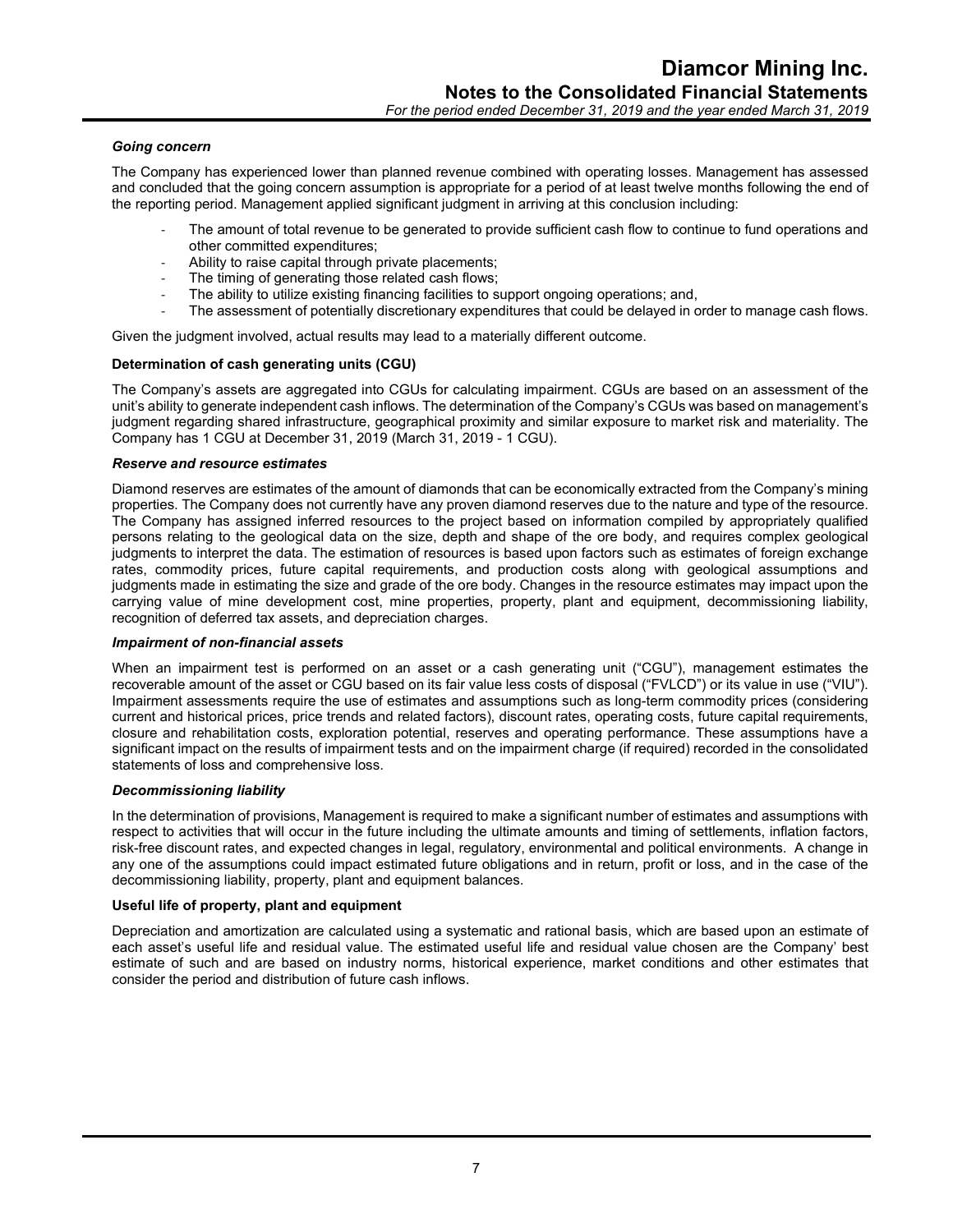#### **Non-cash stock-based compensation**

The Company measures the cost of non-cash stock-based compensation transactions with employees and warrants issued as part of an equity placement by reference to the fair value of the equity instruments. Estimating fair value for non-cash stock-based compensation transactions requires determining the most appropriate valuation model, which is dependent on the terms and conditions of the grant. This estimate also requires determining and making assumptions about the most appropriate inputs to the valuation model including the expected life, forfeiture rate, volatility and dividend yield of the share option. The Company measures the cost of non-cash stock-based compensation transactions with consultants by reference to the fair value of the services to be performed.

#### **Inventory**

Diamonds are physically weighted and valued at the lower of cost or net realizable value. Net realizable value tests are performed at each reporting date. Net realizable value is the estimated future sales price of the product the Company expects to realize when the product is processed and sold, less estimated costs to complete production and bring the product to sale. A regular review is undertaken to determine the extent of any provision for obsolescence.

#### **Provision for expected credit losses (ECLs) of accounts receivable**

The Company's accounts receivable is typically short-term in nature and the Company recognizes an amount equal to the lifetime already defined. The Company measures loss allowances based on historical experience and including forecasted economic conditions. The amount of ECLs is sensitive to changes in circumstances of forecast economic conditions.

#### **2.3 Summary of significant accounting policies**

#### *Cash and cash equivalents*

Cash and cash equivalents in the consolidated statement of financial position comprise cash at banks and at hand and short-term deposits with an original maturity of three months or less.

#### *Inventory*

Rough diamonds are physically weighted and valued at the lower of cost or net realizable value. Net realizable value tests are performed at each reporting date. Net realizable value is the estimated future sales price of the product the entity expects to realise when the product is processed and sold, less estimated costs to complete production and bring the product to sale. A regular review is undertaken to determine the extent of any provision for obsolescence. At December 31, 2019, there was \$142,976 (March 31, 2019 - \$615,929) in rough diamond inventory.

#### *Mine development costs*

Exploration and evaluation activities involve the search for minerals, the determination of technical feasibility, and the assessment of commercial viability of an identified resource.

Exploration and evaluation costs incurred prior to obtaining licenses are expensed in the period in which they are incurred. Once the legal right to explore has been acquired, exploration and evaluation costs incurred are capitalized. Acquisition costs incurred in connection with the terms of option agreements are capitalized. All capitalized exploration and evaluation costs are recorded at acquisition cost and are monitored for indications of impairment. Where there are indications of a potential impairment, an assessment is performed for recoverability. Capitalized costs are charged to the consolidated statements of loss and comprehensive loss to the extent that they are not expected to be recovered.

Once the technical feasibility and commercial viability of the extraction of mineral resources in an area of interest are demonstrable, exploration and evaluation assets are tested for impairment and transferred to "Mines under construction". There is no depreciation during the exploration and evaluation phase.

Recoverability of the carrying amount of any exploration and evaluation assets is dependent on successful development and commercial exploitation, or alternatively, sale of the respective areas of interest.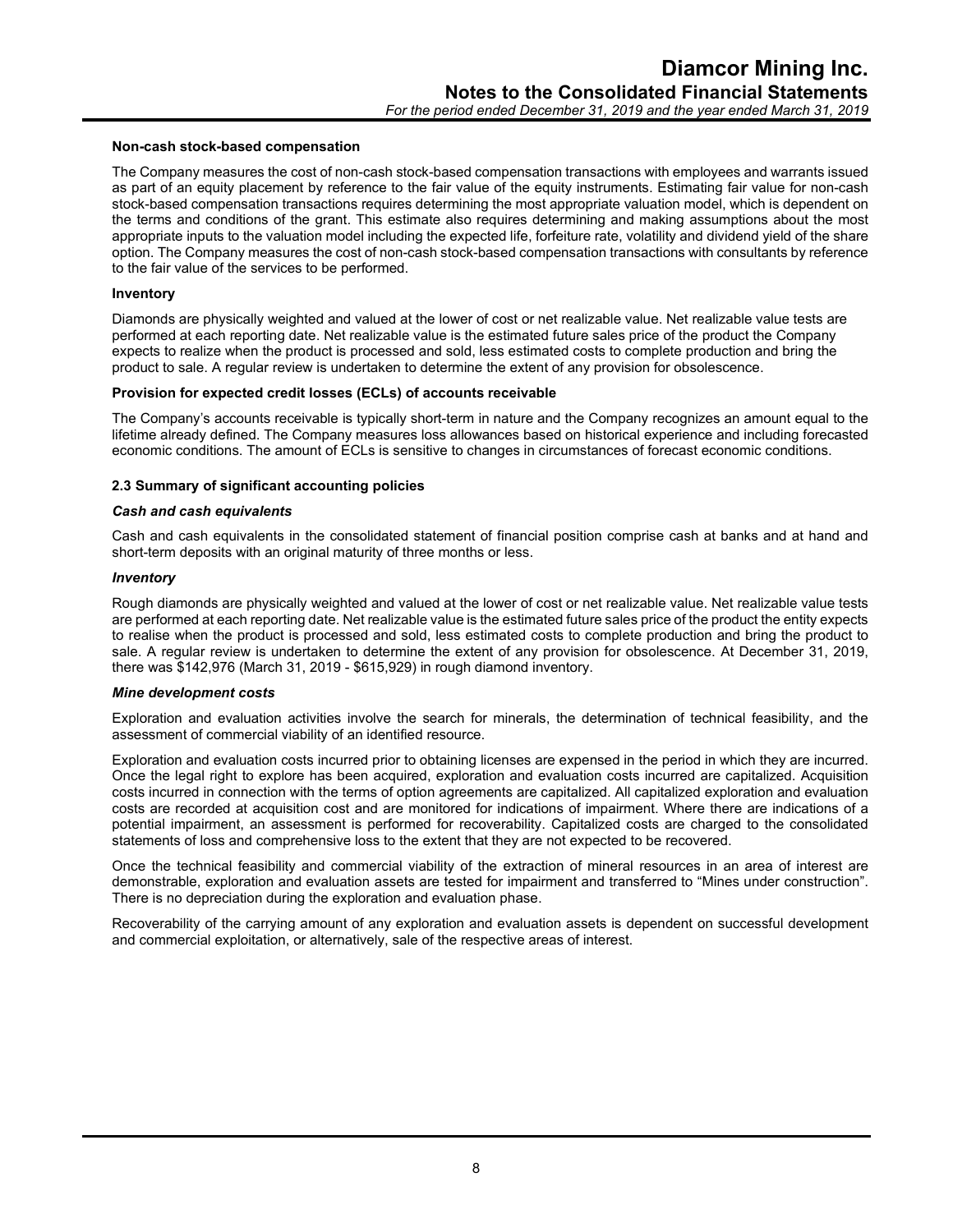#### *Property, plant and equipment*

Items of property, plant and equipment are stated at cost, less accumulated depreciation and accumulated impairment losses. The initial cost of an asset comprises its purchase price or construction cost, any costs directly attributable to bringing the asset into operation, the initial estimate of the decommissioning liability, and for qualifying assets, borrowing costs. The purchase price or construction cost is the aggregate amount paid and the fair value of any other consideration given to acquire the asset. When a mine construction project moves into the production stage, the capitalization of certain mine construction costs ceases, and costs are either regarded as part of the cost of inventory or expensed, except for costs which qualify for capitalization relating to mining asset additions or improvements or mineable reserve development.

Accumulated mine development costs will be depleted on a unit-of-production basis over the economically recoverable reserves of the mine, except in the case of assets whose useful life is shorter than the life of the mine, in which case the straight-line method is applied based on the life of the asset. Rights and concessions are depleted on the unit-of-production basis over the total reserves of the relevant area. The unit-of-production rate for the depletion of mine development costs considers expenditures incurred to date, together with sanctioned future development expenditures.

Other plant and equipment such as mobile mine equipment is generally depreciated over their estimated useful lives as follows:

| Office equipment       | 15-20% declining balance |
|------------------------|--------------------------|
| Computers              | 15-45% declining balance |
| Motor vehicles         | 4 year straight-line     |
| Plant and equipment    | 7 year straight-line     |
| Leasehold improvements | 4 year straight-line     |
|                        |                          |

An item of property, plant and equipment and any significant part initially recognized is derecognized upon disposal or when no future economic benefits are expected from its use or disposal. Any gain or loss arising on derecognition of the asset (calculated as the difference between the net disposal proceeds and the carrying amount of the asset) is included in profit or loss when the asset is derecognized. The asset's residual values, useful lives and methods of depreciation are reviewed at each reporting period and adjusted prospectively if appropriate.

#### *Impairment of non-financial assets*

The carrying amounts of financial assets are reviewed for impairment whenever facts and circumstances suggest that the carrying amounts may not be recoverable. If there are indicators of impairment, the recoverable amount of the asset is estimated in order to determine the extent of any impairment. The recoverable amount of an asset is determined as the higher of its fair value less costs of disposal and its value in use. An impairment loss exists if the asset's carrying amount exceeds the recoverable amount and is recorded as an expense immediately. Where the asset does not generate cash inflows that are independent from other assets, the recoverable amount of the CGU to which the asset belongs is determined.

Value in use is determined as the present value of the future cash flows expected to be derived from an asset or CGU. The estimated future cash flows are discounted to their present value using a pre-tax discount rate that reflects current market assessments of the time value of money and the risks specific to the asset for which estimates of future cash flows have not been adjusted. Fair value is the price that would be received to sell an asset or paid to transfer a liability in an orderly transaction between market participants at the measurement date. For mining assets, fair value less costs of disposal are often estimated using a discounted cash flow approach as a fair value from an active market or when a binding sale agreement is not readily available. Estimated future cash flows are calculated using estimated future prices, mineral reserves and resources, operating and capital costs. All assumptions used are those that an independent market participant would consider appropriate.

Tangible assets that have been impaired in prior periods are tested for possible reversal of impairment whenever events or changes in circumstances indicate that the impairment has reversed. If the impairment has reversed, the carrying amount of the asset is increased to its recoverable amount but not beyond the carrying amount that would have been determined had no impairment loss been recognized for the asset in the prior periods. A reversal of an impairment loss is recognized in the consolidated statements of loss and comprehensive loss immediately.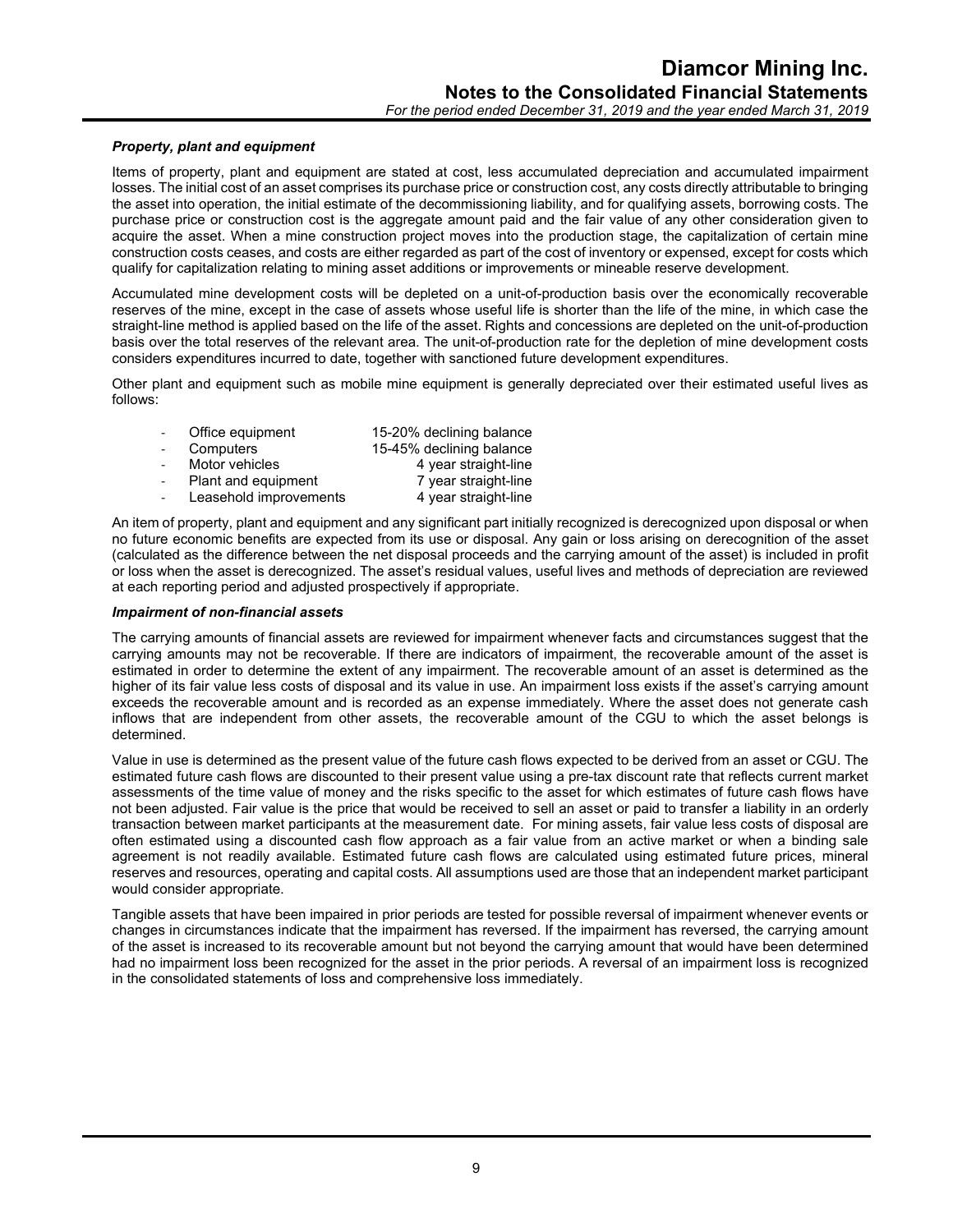### *Stripping costs*

Mining costs associated with stripping activities in an open pit mine are expensed unless the stripping activity can be shown to represent a betterment to the mineral property, in which case the stripping costs would be capitalized and included in deferred mineral property costs within mining assets. IFRIC 20, Stripping costs in the production phase of a surface mine ("IFRIC 20"), specifies the accounting for costs associated with waste removal (stripping) during the production phase of a surface mine. When the benefit from the stripping activity is realized in the current period, the stripping costs are accounted for as the cost of inventory. When the benefit is the improved access to ore in future periods, the costs are recognized as a mineral property asset, if improved access to the ore body is probable, the component of the ore body can be accurately identified, and the cost associated with improving the access can be reliably measured. If these conditions are not met, the costs are expensed to the consolidated statement of loss and comprehensive loss as incurred. After initial recognition, the stripping activity asset is depreciated on a systematic basis (unit-of-production method) over the expected useful life of the identified component of the ore body that becomes more accessible because of the stripping activity.

#### *Major maintenance and repairs*

Expenditure on major maintenance refits or repairs comprises the cost of replacement assets or parts of assets and overhaul costs. When an asset, or part of an asset that was separately depreciated, is replaced and it is probable that future economic benefits associated with the new asset will flow to the Company through an extended life, the expenditure is capitalized. The unamortized value of the existing asset or part of the existing asset that is being replaced is expensed. Where part of the existing asset was not separately considered as a component, the replacement value is used to estimate the carrying amount of the replaced asset, which is immediately written off. All other day-to-day maintenance costs are expensed as incurred.

#### *Operating leases*

Minimum rent payments under operating leases, including any rent-free periods and/or construction allowances, are recognized on a straight-line basis over the term of the lease and included in the consolidated statements of loss and comprehensive loss.

#### *Decommissioning liability*

The Company assesses its decommissioning liability each reporting period. Significant estimates and assumptions are made in determining the provision for mine rehabilitation as there are numerous factors that will affect the ultimate liability payable. These factors include estimates of the extent and costs of rehabilitation activities, technological changes, regulatory changes, and cost. These uncertainties may result in future actual expenditure differing from the amounts currently provided. The provision at reporting date represents management's best estimate of the present value of the future rehabilitation costs required. Changes to estimated future costs are recognized in the consolidated statement of financial position by either increasing or decreasing the rehabilitation liability and rehabilitation asset if the initial estimate was originally recognized as part of an asset measured in accordance with IAS 16 *Property, Plant and Equipment* ("IAS 16"). Any reduction in the rehabilitation liability and therefore any deduction from the rehabilitation asset may not exceed the carrying amount of that asset. If it does, any excess over the carrying value is taken immediately to profit or loss. If the change in estimate results in an increase in the rehabilitation liability and therefore an addition to the carrying value of the asset, the entity is required to consider whether this is an indication of impairment of the asset as a whole and test for impairment in accordance with IAS 36 *Impairment of Assets ("IAS 36")*.

#### *Foreign currency translation*

The consolidated financial statements are presented in Canadian dollars, which is the parents' functional currency. Transactions in foreign currencies are initially recorded in the functional currency, at the respective functional currency rates prevailing at the date of the transaction. Monetary assets and liabilities denominated in foreign currencies are retranslated at the spot rate of exchange ruling at the reporting date. All differences are taken to profit or loss. Non-monetary items that are measured in terms of historical cost in a foreign currency are translated using the exchange rate as at the date of the initial transaction.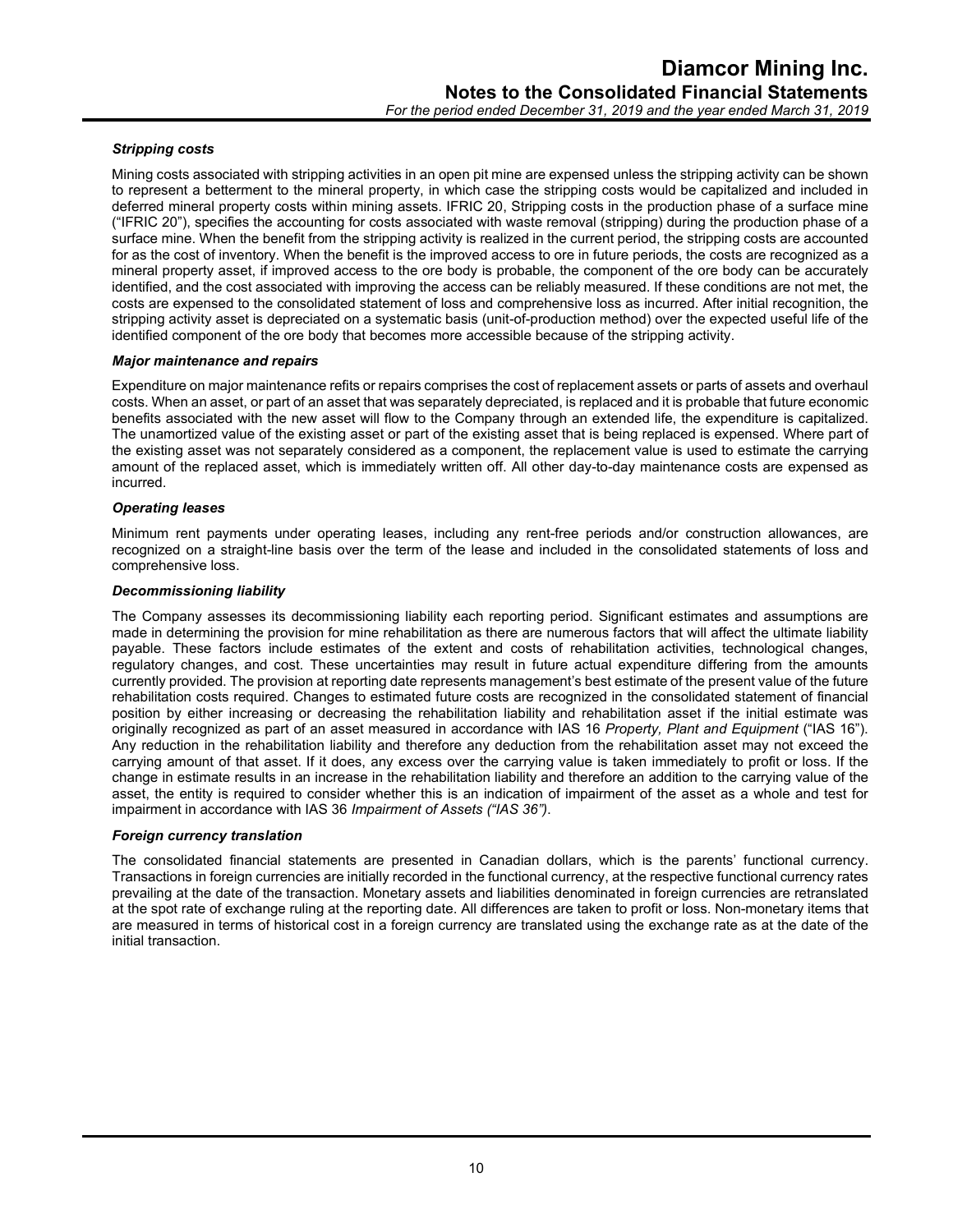The financial results of Company entities that have a functional currency different from the presentation currency are translated into the presentation currency. The functional currency of all the subsidiaries is the South African Rand. All assets and liabilities, including fair value adjustments are translated into the presentation currency at the rate of exchange ruling at the reporting date. Income and expenditure transactions of foreign operations are translated at the average rate of exchange for the year except for significant individual transactions which are translated at the rate of exchange in effect at the transaction date. Differences arising on translation from the reporting date are recognized in accumulated other comprehensive loss.

When the settlement of a monetary item receivable from or payable to a foreign operation is neither planned nor likely in the foreseeable future, foreign exchange gains or losses arising from such a monetary item are considered to form part of the net investment in a foreign operation and are recognized in accumulated other comprehensive loss. On disposal of part or all of the operations, the proportionate share of the related cumulative gains or losses previously recognized in other comprehensive loss is allocated to the consolidated statement of loss and comprehensive loss.

#### *IFRS 9 Financial Instruments ("IFRS 9")*

The Company has applied IFRS 9 retrospectively, with the initial application date of April 1, 2018. There were no impacts on the comparative balances other than a change in classification of certain financial instruments.

#### Classification

The Company classifies its financial assets and financial liabilities in the following measurement categories: (i) those to be measured subsequently at fair value through profit or loss ("FVTPL"); (ii) those to be measured subsequently at fair value through other comprehensive income ("FVOCI"); and (iii) those to be measured at amortized cost. The classification of financial assets depends on the business model for managing the financial assets and whether the contractual cash flows represent solely payments of principal and interest ("SPPI"). Financial liabilities are classified as those to be measured at amortized cost unless they are designated as those to be measured subsequently at FVTPL (irrevocable election at the time of recognition). For assets and liabilities measured at fair value, gains or losses are either recorded in the consolidated statements of loss and other comprehensive loss.

The Company reclassifies financial assets when and only when its business model for managing those assets changes. Financial liabilities are not reclassified.

#### Measurement

All financial instruments are required to be measured at fair value on initial recognition, plus, in the case of a financial asset or financial liability not at FVTPL, transaction costs that are directly attributable to the acquisition or issuance of the financial asset or financial liability. Transaction costs of financial assets and financial liabilities carried at FVTPL are expensed in the consolidated statement of loss and comprehensive loss. Financial assets and financial liabilities with embedded derivatives are considered in their entirety when determining whether their cash flows are solely payment of principal and interest.

Financial assets that are held within a business model whose objective is to collect the contractual cash flows, and that have contractual cash flows that are solely payments of principal and interest on the principal outstanding are generally measured at amortized cost at the end of the subsequent accounting periods. All other financial assets including equity investments are measured at their fair values at the end of subsequent accounting periods, with any changes taken through profit or loss or other comprehensive income (irrevocable election at the time of recognition). For financial liabilities measured subsequently at FVTPL, changes in fair value due to credit risk are recorded in other comprehensive income.

The following table summarizes the classification categories for the Company' financial assets and liabilities under the superseded IAS 39 standards the newly adopted IFRS 9:

|                | New classification under IFRS 9   Previous classification under IAS 39 |
|----------------|------------------------------------------------------------------------|
|                |                                                                        |
| <b>FVTPI</b>   | <b>FVTPL</b>                                                           |
| Amortized cost | Loans and receivables                                                  |
|                |                                                                        |
| Amortized cost | Other financial liabilities                                            |
| Amortized cost | Other financial liabilities                                            |
| Amortized cost | Other financial liabilities                                            |
|                |                                                                        |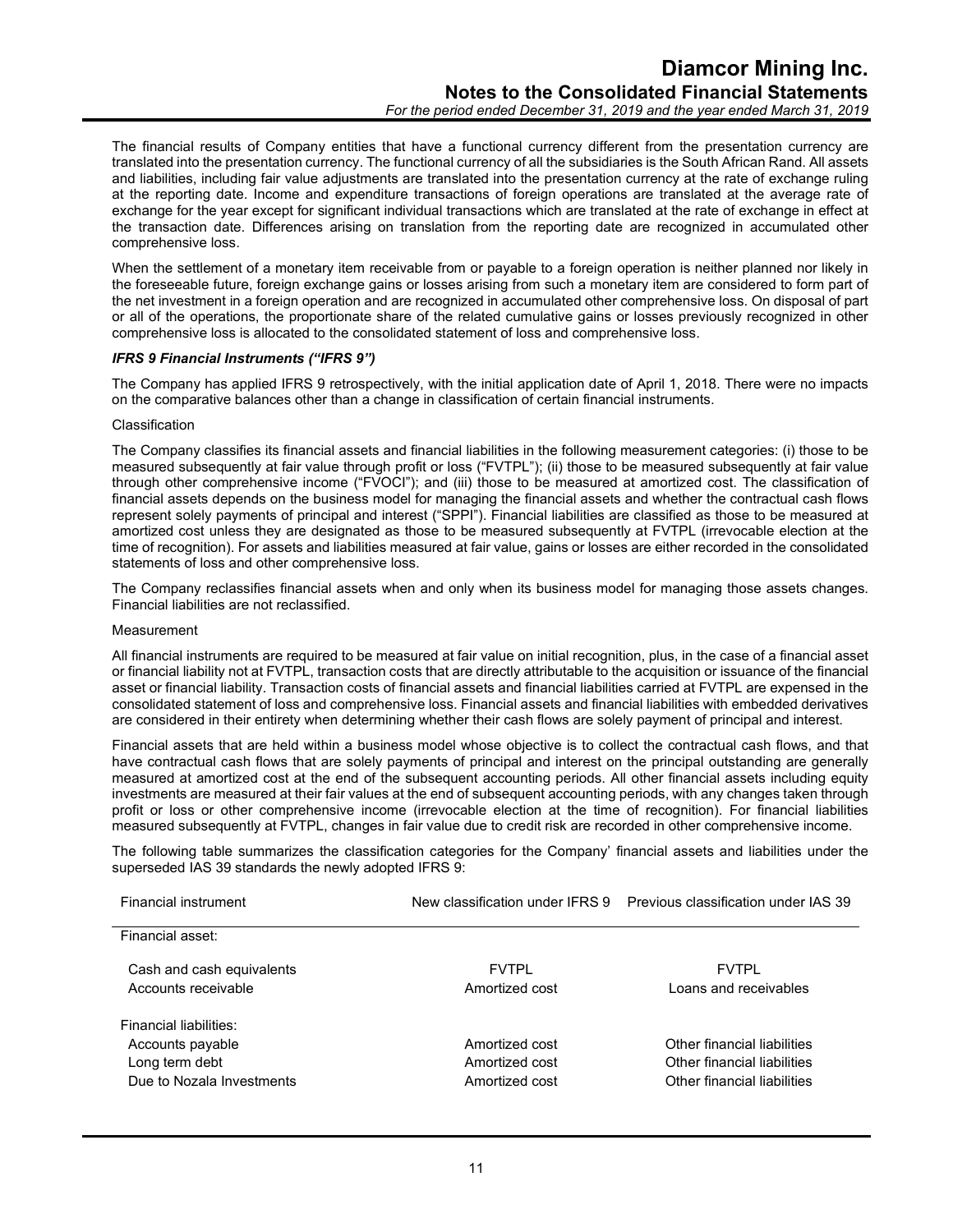#### Impairment

IFRS 9 also introduces a new model for the measurement of impairment of financial assets based on expected credit losses which replaces the incurred losses impairment model previously applied. The Company accounts receivable are subject to the ECL model under IFRS 9. For accounts receivable, the Company apples the simplified approach to providing for expected losses prescribed by IFRS 9, which requires the use of the lifetime expected loss provision for all accounts receivable. In estimating the expected lifetime expected loss provision, the Company considers historical Company and industry default rates as well as credit ratings of major customers. As all of the Company's accounts receivables which the Company measures at amortized cost are short term (i.e., less than 12 months) and the Company's credit rating and risk management policies are in place, the change to a forward-looking ECL approach did not have a material impact on the amounts recognized in the consolidated financial statements.

### *Equity instruments*

An equity instrument is any contract that evidences a residual interest in the assets of an entity after deducting all its liabilities. Equity instruments issued by the Company are recorded at the proceeds received, net of direct issue costs.

### *Taxation*

#### *Income taxes*

Income tax expense comprises current income tax and deferred tax. Income tax is recognized in the consolidated statement of loss and comprehensive loss, except to the extent it relates to items recognized in other comprehensive loss or directly in equity.

### *Current income tax*

Current income tax expense is based on the results for the period as adjusted for items that are not taxable or not deductible. Current income tax is calculated using tax rates and laws that were enacted or substantively enacted at the end of the reporting period. Management periodically evaluates positions taken in tax returns with respect to situations in which applicable tax regulation is subject to interpretation. Provisions are established where appropriate on the basis of amounts expected to be paid to the tax authorities.

#### *Deferred tax*

Deferred tax is recognized, using the liability method, on temporary differences arising between the tax bases of assets and liabilities and their carrying amounts in the consolidated statement of financial position. Deferred tax is calculated using tax rates and laws that have been enacted or substantively enacted at the end of the reporting period, and which are expected to apply when the related deferred tax asset is realized, or the deferred tax liability is settled.

#### *Deferred tax liabilities:*

- are generally recognized for all taxable temporary differences.
- are recognized for taxable temporary differences arising on investments in subsidiaries except where the reversal of the temporary difference can be controlled, and it is probable that the difference will not reverse in the foreseeable future; and,
- are not recognized on temporary differences that arise from goodwill which is not deductible for tax purposes.

#### *Deferred tax assets:*

- are recognized to the extent it is probable that taxable profits will be available against which the deductible temporary differences can be utilized; and,
- are reviewed at the end of the reporting period and reduced to the extent that it is no longer probable that sufficient taxable profits will be available to allow all or part of the asset to be recovered.

#### *Non-controlling interest*

Non-controlling interest in the Company less than wholly owned subsidiaries are classified as a separate component of equity. On initial recognition, non-controlling interests are measured at their proportionate share of the acquisition date fair value of identifiable net assets of the related subsidiary acquired by the Company. Subsequent to the acquisition date, adjustments are made to the carrying amount of non-controlling interests for the non-controlling interests' share of the changes to the subsidiary's equity. Adjustments to recognize the non-controlling interests' share of changes to the subsidiary's equity are made even if this results in the non-controlling interest having a deficit balance.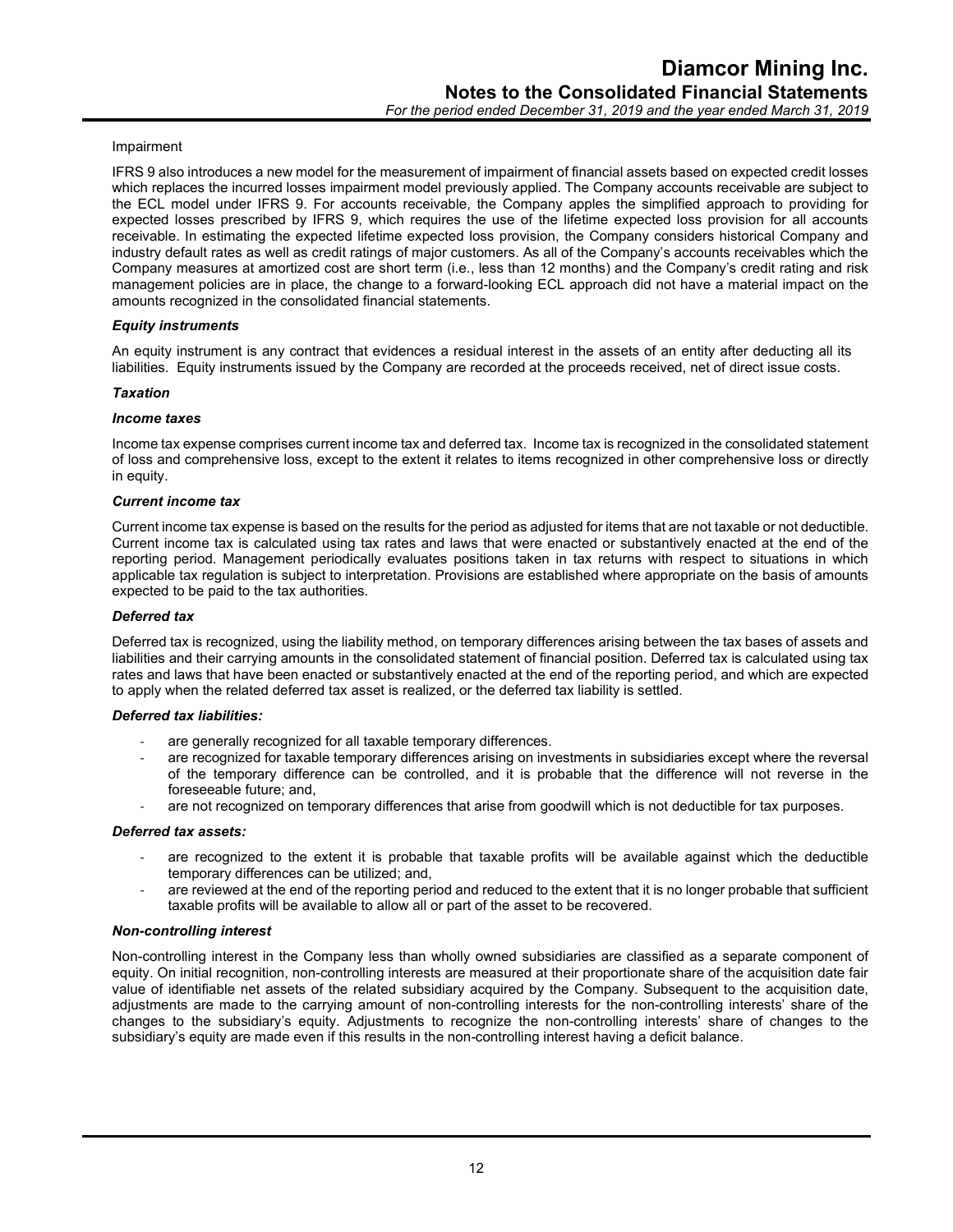#### *Revenue recognition*

During 2019, the Company adopted IFRS 15 Revenue from Contracts with Customers ("IFRS 15") in accordance with the transitional provisions of each standard as outlined below.

The Company adopted IFRS 15 on a modified retrospective basis effective April 1, 2018. The standard supersedes IAS 18 Revenue, IAS 11 Construction Contracts and related interpretations. The Company has reviewed its sources of revenue and major contacts with customers using the guidance found in IFRS 15 and determined that there are no material changes to the timing and measurements of the Company's revenue, as compared to the provisions of the previous standards. Therefore, no adjustments to deficit were required upon adoption of IFRS 15. The Company did not apply any of the available optional transition practical expedients.

IFRS 15 sets out a five-step model for revenue recognition. The core principal is that revenue should be recognized to depict the transfer of control of goods and services to customers in an amount that reflects the consideration that the Company expects to be entitled for those goods and services.

The Company principally generates revenue from the sale of diamonds (the "Product") pursuant to contractual arrangements with its customers. This revenue is recognized when control or title of the Product is transferred from the Company and collection is reasonably assured in accordance with specified contract terms. All revenue is generally earned at a point in time and is based on the consideration that the Company expects to receive for the transfer of the Product to the customer.

Revenue is measured based on the consideration specified in a contract with its customers. Payment terms with customers are generally 30 days from the date of the invoice. The Company generally does not have any sales contracts where the period between the transfer of the Product to the customer and payment by the customer exceeds one year. As a result, the Company does not adjust its revenue transactions for the time value of money.

All of trade receivables were generated from contracts with customers.

#### *Share-based compensation*

The Company uses the fair value method of accounting for all share-based compensation, including options granted under the Company's incentive stock option plan. Compensation expense for options granted is determined based on the estimated fair values of the stock options at the time of grant and the fair value of stock options is determined on their grant date using a Black-Scholes valuation model, the cost of which is recognized over the vesting periods of the respective options. When option awards vest in instalments over the vesting period, each instalment is accounted for as a separate arrangement. Forfeitures are estimated throughout the vesting period based on experience and future expectations and adjusted upon actual option vesting.

Share-based compensation expense is recorded as a charge to operations with a corresponding credit to contributed surplus. Consideration paid for shares on the exercise of options is credited to share capital, amounts previously allocated to contributed surplus are also credited to share capital. If vested options expire, previously recognized compensation expense associated with such stock options is not reversed.

The Company has adopted the pro-rata basis method for the measurement of shares and warrants issued as private placement units. The pro-rata basis method requires that gross proceeds and related share issuance costs be allocated to the common shares and the warrants based on the relative fair value of the component. The fair value of the common share is based on the closing price on the closing date of the transaction and the fair value of the warrant is determined using the Black-Scholes Option Pricing Model. The fair value attributed to the warrant is recorded as warrant equity. If the warrant is exercised, the value attributed to the warrant is transferred to share capital. If the warrant expires unexercised, the value is reclassified to contributed surplus within equity. Warrants, issued as part of private placement units, that have their term of expiries extended, are not subsequently revalued. The Company may modify the terms of warrants originally granted. When modifications exist, the Company will maintain the original fair value of the warrant.

#### *Loss per share*

Basic loss per share is calculated by dividing the loss attributable to ordinary equity holders after adjusting for non-controlling interests (the numerator) by the weighted average number of ordinary shares outstanding (the denominator) during the period. The denominator (number of units) is calculated by adjusting the shares in issue at the beginning of the period by the number of shares bought back or issued during the period, multiplied by a time-weighting factor.

Diluted loss per share is calculated by adjusting the loss and number of shares for the effects of dilutive options and other dilutive potential units. The effects of anti-dilutive potential units are ignored in calculating diluted loss per share. All stock options and warrants are considered anti-dilutive when the Company is in a net loss position.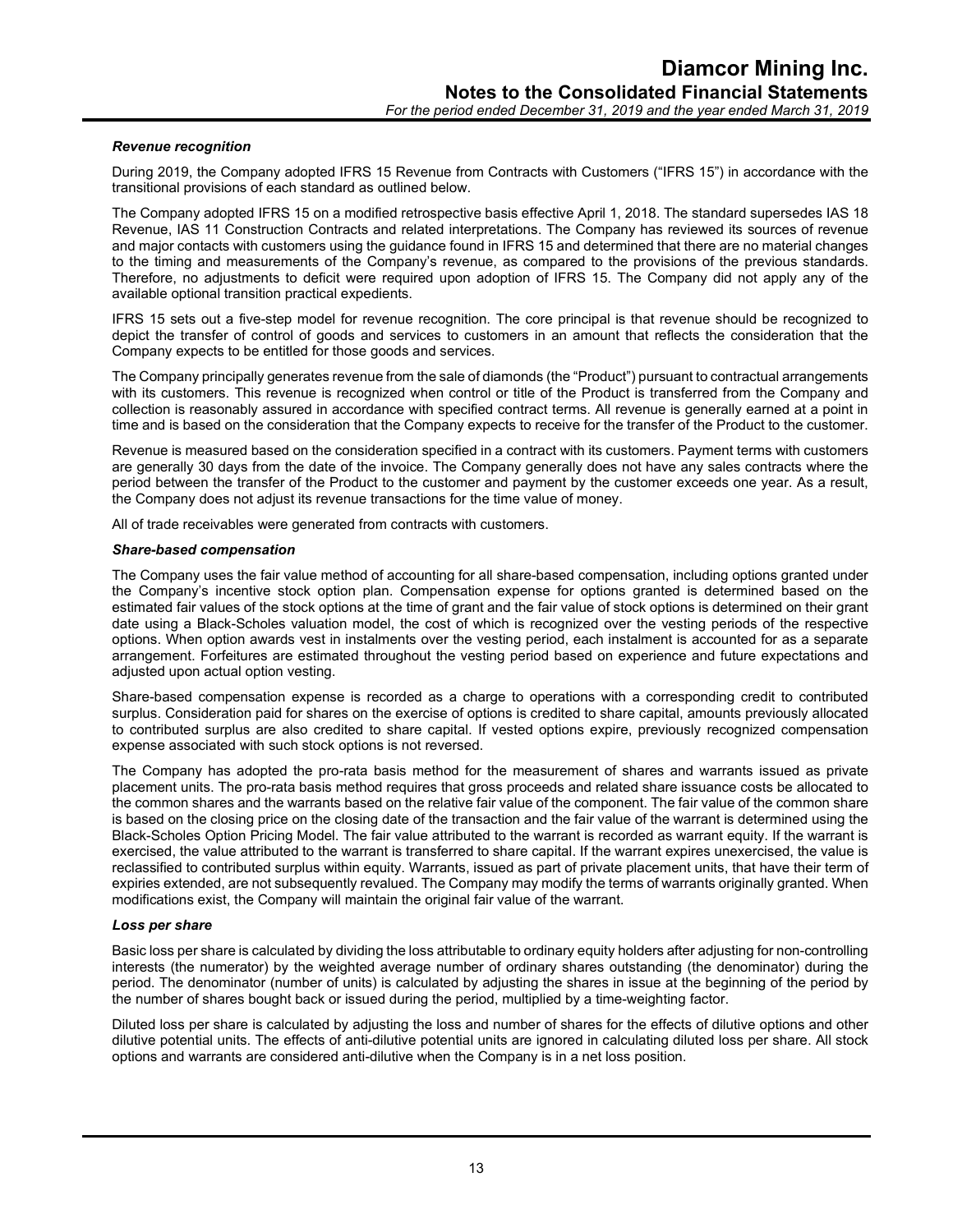#### *New and amended accounting standards*

Certain new standards, interpretations, amendments and improvements to existing standards were issued by the IASB or IFRS Interpretation Committee. The Company intends to adopt those standards when they become effective. The Company has yet to assess the full impact of these standards.

In January 2016, the IASB issued IFRS 16, Leases ("IFRS 16"), which replaces IAS 17, Leases and its associated interpretative guidance. IFRS 16 applies a control model to the identification of leases, distinguishing between a lease and a services contract based on whether the customer controls the assets being leased. For those assets determined to meet the definition of a lease, IFRS 16 introduces significant changes to the accounting by lessees, introducing a single, onbalance sheet accounting model that is similar to current finance lease accounting, with limited exceptions for short-term leases or leases of low value assets. Lessor accounting remains similar to current accounting practice. The standard is effective for annual periods beginning on or after January 1, 2019, with early application permitted for entities that have also adopted IFRS 15. The Company has not yet assessed the impact of the final standard.

#### **3. Property, Plant and Equipment**

|                                   | Plant and<br>Equipment | Motor<br>Vehicles | Office<br>Equipment | Computers | Leaseholds     | Total       |
|-----------------------------------|------------------------|-------------------|---------------------|-----------|----------------|-------------|
| Cost                              | \$                     | \$                | \$                  | \$        | \$             | \$          |
| Balance, March 31, 2018           | 13,921,871             | 267,816           | 104,406             | 70,490    | 33,090         | 14,397,673  |
| Additions                         | 39.683                 |                   |                     | 1,000     |                | 40,683      |
| Decommissioning liability         | 207,599                |                   |                     |           |                | 207,599     |
| <b>Translation adjustments</b>    | (2,058,344)            | (40,210)          | (10, 918)           | (2,200)   |                | (2,111,672) |
| Balance, March 31, 2019           | 12,110,809             | 227,606           | 93,488              | 69,290    | 33,090         | 12,534,283  |
| <b>Additions</b>                  | 47,288                 |                   | 540                 | 4,578     |                | 52,406      |
| Decommissioning liability         | (22, 711)              |                   |                     |           |                | (22,711)    |
| <b>Translation adjustments</b>    | 206,888                | 3,888             | 1,056               | 227       |                | 212,059     |
| Balance, December 31, 2019        | 12,342,274             | 231,494           | 95,084              | 74,095    | 33,090         | 12,776,037  |
| <b>Accumulated Depreciation</b>   |                        |                   |                     |           |                |             |
| Balance, March 31, 2018           | 4,854,623              | 205,163           | 64,459              | 61,891    | 33,090         | 5,219,226   |
| Depreciation                      | 1,088,278              | 33,641            | 4,947               | 1,065     |                | 1,127,931   |
| Translation adjustments           | (766,021)              | (31,952)          | (5, 394)            | (1,068)   |                | (804, 435)  |
| Balance, March 31, 2019           | 5,176,880              | 206,852           | 64,012              | 61,888    | 33,090         | 5,542,722   |
| Depreciation                      | 651,252                | 10,090            | 3,002               | 1,226     |                | 665,570     |
| Translation adjustments           | 110,777                | 3,880             | 675                 | 127       |                | 115,459     |
| Balance, December 31, 2019        | 5,938,909              | 220,822           | 67,689              | 63,241    | 33,090         | 6,323,751   |
| Net book value, March 31, 2019    | 6,933,929              | 20,754            | 29,476              | 7,402     | $\blacksquare$ | 6,991,561   |
| Net book value, December 31, 2019 | 6,403,365              | 10,672            | 27,395              | 10,854    | -              | 6,452,286   |

\$3,724,955 (March 31, 2019 - \$3,677,535) included in the carrying amount of Plant and Equipment relates to mines under construction. This amount is not subject to depletion as at December 31, 2019.

As a result of negative cash-flow from operations, the Company tested its CGU for impairment at December 31, 2019. The recoverable amount of the CGU was based on their estimated value in use using a pre-tax discount rate of 18%. The estimated cash flows were based on 4-year cash-flow forecast. As at December 31, 2019, the property, plant and equipment were not impaired.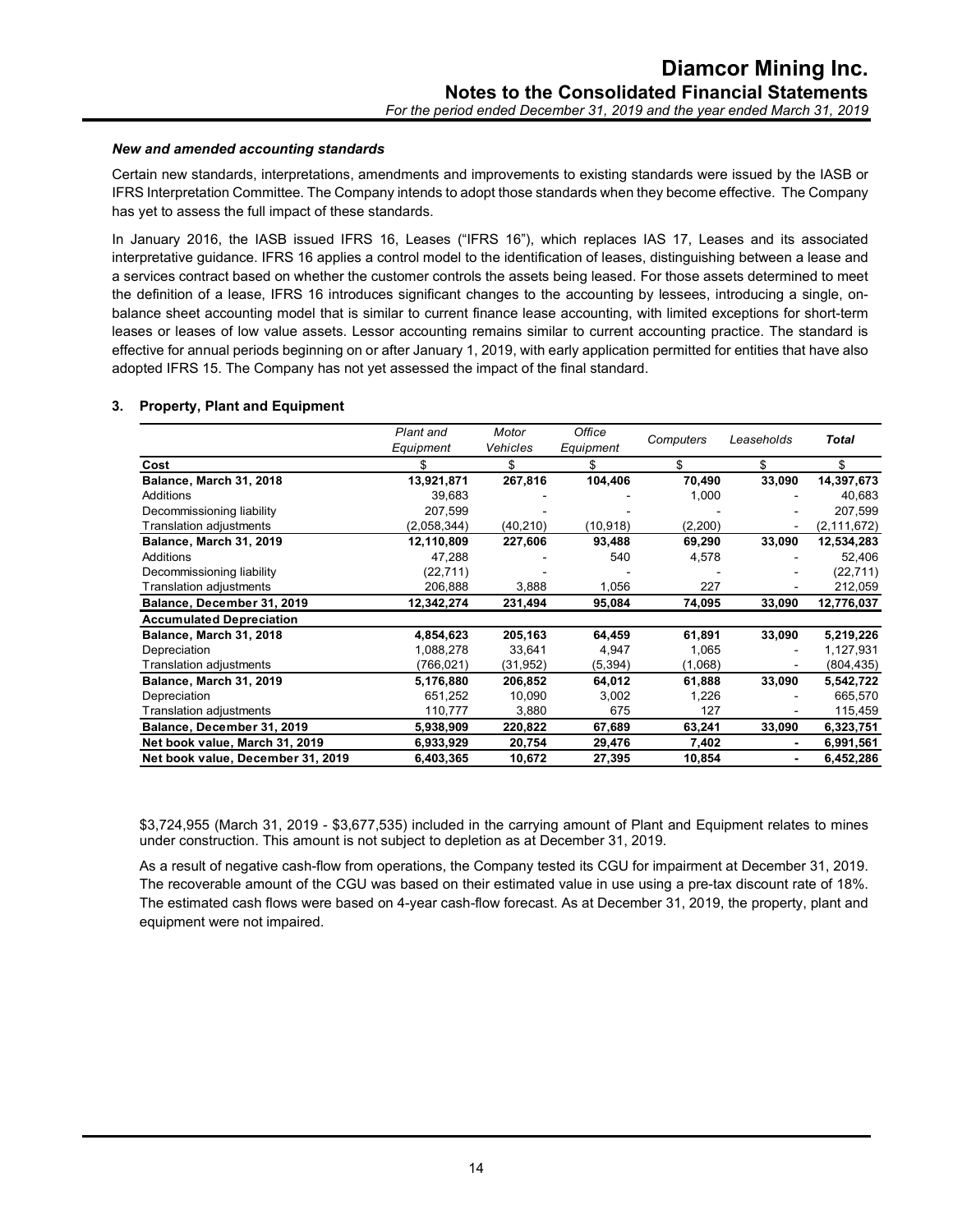### **4. Long-Term Debt, Short-Term Debt and Due to Nozala Investments**

# *Long-term debt*

Long-term debt consists of the following:

|                                       |                      | December 31,             |   | March 31,    |
|---------------------------------------|----------------------|--------------------------|---|--------------|
|                                       | <b>Maturity Date</b> | 2019                     |   | 2019         |
| Term Ioan 2 (a)                       | June 20, 2019        | 2,603,785                | S | 2,435,074    |
| Convertible debenture 2 (b)           | June 20, 2019        | 1.736.242                |   | 1,623,382    |
| Less: current portion due in one vear |                      | (4,340,027)              |   | (4.058, 456) |
| Long-term portion                     |                      | $\overline{\phantom{0}}$ |   |              |

- a) Term loan 2 was issued in November 2012, bears interest at an annual fixed rate of 9% and had a 5-year term with payments expected to start in January 2014. On February 4, 2014, December 31, 2014 and again in January 2016, the Company and Tiffany & Co. agreed to defer any payments on the \$2,400,000 term loan until July 2016. This loan is secured by a promissory note until July 2016, at which time principal and interest is payable monthly at \$104,059 in accordance with a 36-month amortization schedule. The Company has the right to repay the outstanding principal and any accrued and unpaid interest under this loan at any time without notice or penalty. In February 2017, the Company and Tiffany & Co. agreed to a payment deferral until June 2017 at which time the outstanding payments were made, and scheduled payments recommenced. In September 2017, the Company and Tiffany & Co. informally agreed to suspend and accrue the ongoing payments to allow the Company to conserve operating capital in the short-term. The recommencement of scheduled payments is targeted by the Company for calendar 2020.
- b) Convertible debenture 2 was issued in November 2012, bears interest at an annual fixed rate of 9% and had a 5-year term. On February 4, 2014, December 1, 2014 and again in January 2016 the Company and Tiffany & Co. agreed to defer any payments on the \$1,600,000 convertible debenture until July 2016. The Company was required to make blended monthly payments of \$69,372 commencing in July 2016. The principal amount and accrued interest is convertible by the holder into common voting shares of the Company at \$1.60 per share. The value attributed to the equity conversion option was nil. The Company has the right to repay the outstanding principal and any accrued and unpaid interest, without penalty, on not less than 30 days' notice and subject to the conversion rights contained in the convertible debenture. In February 2017, the Company and Tiffany & Co agreed to a payment deferral until June 2017 at which time the outstanding payments were made, and scheduled payments recommenced. In September 2017, the Company and Tiffany & Co. informally agreed to suspend and accrue the ongoing payments to allow the Company to conserve operating capital in the short-term. The recommencement of scheduled payments is targeted by the Company for calendar 2020.
- c) Term loan 1 and 2 and convertible debenture 2 are secured by a general security agreement which states the loans are secured by 100% of the general assets of the Company.

#### *Short-term debt*

The short-term debt of \$1,166,110 carries a fixed interest rate of 7%, is unsecured and has a maturity date of August 26, 2020. 1,425,600 shares and 712,800 warrants were issued as a part of the financing (Note 6)

#### *Due to Nozala Investments*

The amount due to Nozala Investments (a related party, which owns 30% shareholding interest in DMI Minerals South Africa (Pty) Ltd.) of \$1,855,656 (March 31, 2019 - \$1,654,241) carries a floating interest rate of 13.00% (South African prime plus 3%), unsecured, currently has no set terms of repayment and is not expected to be repaid in the following fiscal year. The loan amount received is principally being used for the ongoing operations of DMI Minerals South Africa (Pty) Ltd., including the purchase of certain mineral rights and assets from De Beers Consolidated Mines Limited. The loan is denominated in South African Rand and no payments were made in the period ended December 31, 2019 or the year ended March 31, 2019. The loan is subordinated and ranks behind the claims of all external creditors of DMI Minerals South Africa (Pty) Ltd, until the fair value of its assets exceeds its liabilities.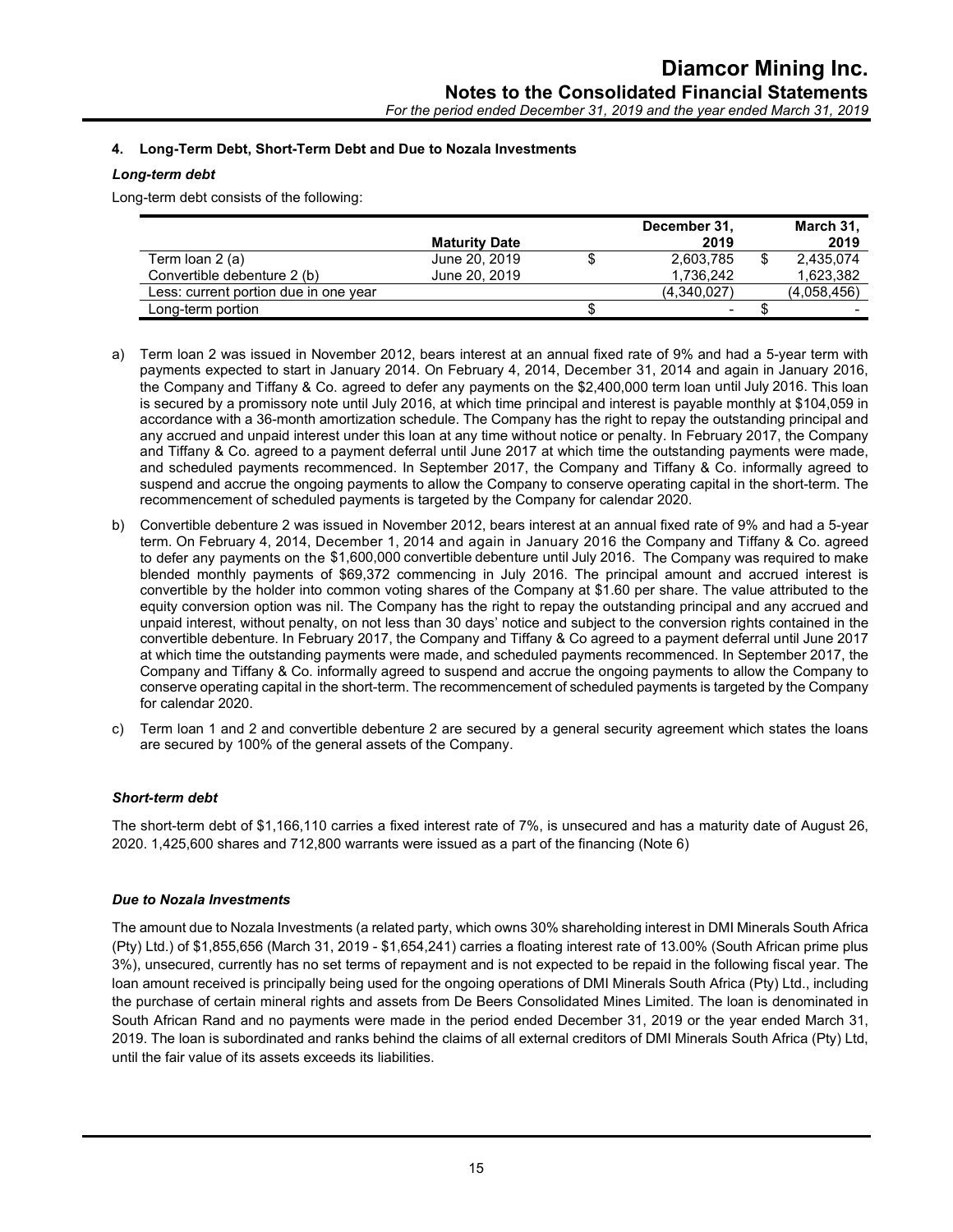### **5. Decommissioning Liability**

The total decommissioning liability was based on the Company's estimated costs to reclaim and abandon the mines and facilities. The Company has estimated the costs related to the decommissioning liability based on the South African Department of Mineral Resources estimate of required decommissioning costs, adjusted for inflation. The Company has estimated the net present value of the decommissioning obligation to be \$493,392 (March 31, 2019 - \$479,560) based on an undiscounted total future liability of \$655,044. The decommissioning liability was based on using a South African inflation rate of 4.60%. The long-term portion of the liability was discounted using a South African risk-free rate of 7.24%. These costs are expected to be incurred in approximately 4 years.

The continuity of the decommissioning liability as at December 31, 2019:

|                                    | December 31, 2019 | March 31, 2019 |           |  |
|------------------------------------|-------------------|----------------|-----------|--|
| Balance, beginning of year         | \$<br>479.560     | \$             | 296,084   |  |
| Change in estimate                 | (22, 711)         |                | 207,599   |  |
| Accretion recorded during the year | 27.410            |                | 21,050    |  |
| Translation adjustment             | 9.133             |                | (45, 173) |  |
|                                    | 493,392           |                | 479.560   |  |

# **6. Share Capital**

|                                              | Number of shares | Amount            |
|----------------------------------------------|------------------|-------------------|
| Authorized:                                  |                  |                   |
| Unlimited common voting shares, no par value |                  |                   |
| Issued:                                      |                  |                   |
| Balance, March 31, 2018                      | 54,659,623       | 31,278,037<br>SS. |
| Private Placement (net of fees) (a) (b)      | 9,226,265        | 2,796,654         |
| Balance, March 31, 2019                      | 63,885,888       | 34,074,691<br>\$. |
| Term loan financing (net of fees) (c)        | 1,425,600        | 68,342            |
| Balance, December 31, 2019                   | 65,311,488       | 34,143,033<br>SS. |

The weighted average number of shares outstanding for the year was 63,885,888 (March 31, 2019 – 61,165,204). Loss per share is calculated as the net loss attributable to the equity holders of the parent divided by the weighted average of shares outstanding at the end of the year.

- a) 5,715,950 units were issued at a price of \$0.35 in a private placement completed on June  $20^{th}$ , 2018. Each unit comprised a common share and a half warrant, each warrant was valued at \$0.1070.
- b) 3,510,315 units were issued at a price of \$0.35 in a private placement completed on August  $29^{th}$ , 2018. Each unit comprised a common share and a half warrant, each warrant was valued at \$0.0664.
- c) 1,425,600 shares were issued at a price of \$0.09 in a term loan financing on September 12, 2019 (Note 4)

The Company paid broker fees consisting of a cash payment, March 31, 2019 – \$8,328 and broker warrants of March 31, 2019 - 23,794 which have been recorded as share issue costs.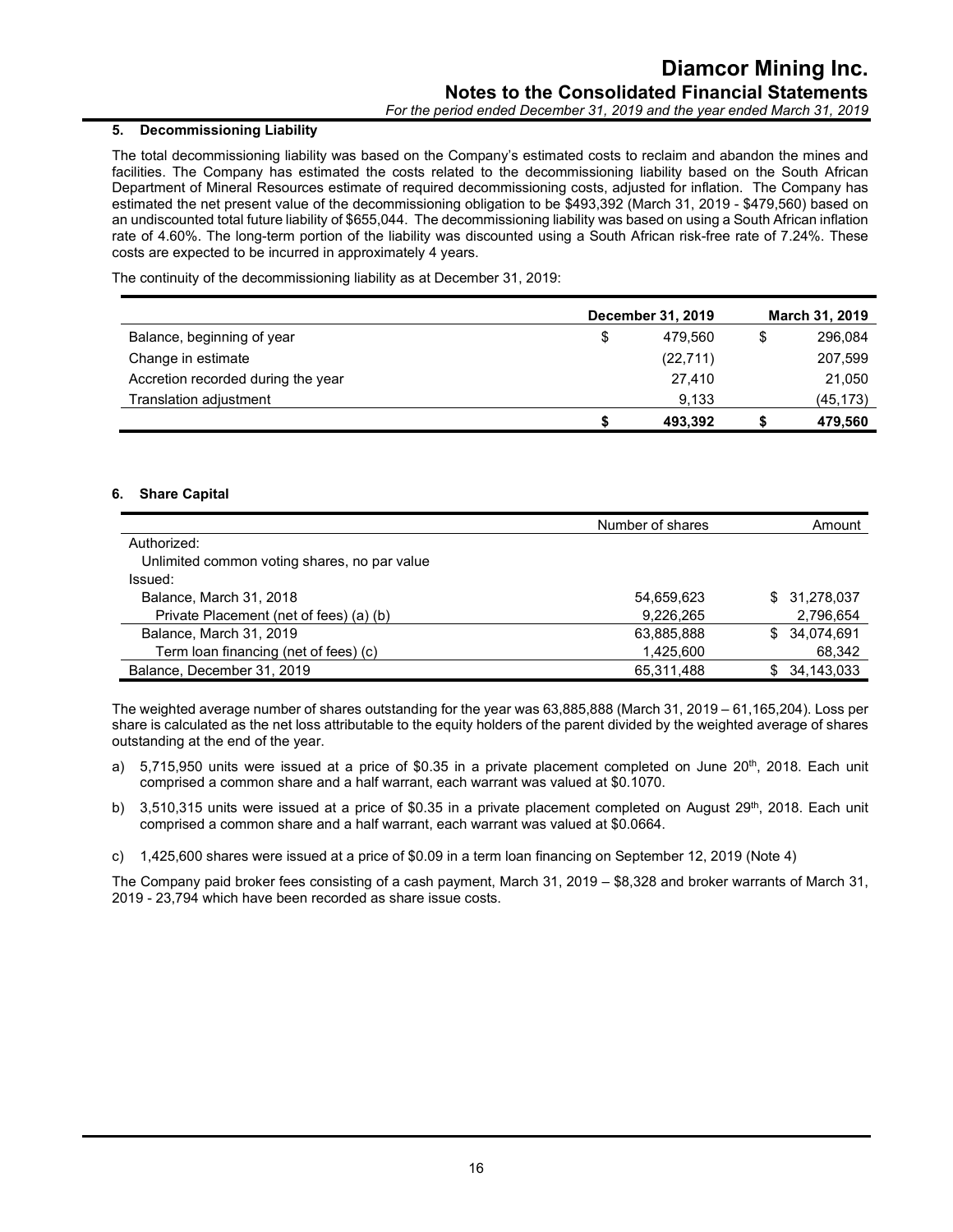# *Warrants*

The following table summarizes the activity with respect to warrants issued, exercised and expired during the year:

|                                |             | December 31, 2019     |                   | March 31, 2019        |
|--------------------------------|-------------|-----------------------|-------------------|-----------------------|
|                                |             | Weighted              |                   | Weighted              |
|                                | Number of   | Average               | Number of         | Average               |
|                                | Warrants    | <b>Exercise Price</b> | Warrants          | <b>Exercise Price</b> |
| Outstanding, beginning of year | 10.174.649  | \$1.04                | 7.104.523         | \$1.38                |
| Warrants expired               | (2,952,345) | 1.60                  | (1,566,800)       | 1.25                  |
| Warrants issued                | 712,800     | 0.16                  | 4,636,926         | 0.60                  |
| Outstanding, end of period     | 7.935.104   | \$0.75                | 10.174.649        | \$1.04                |
| Exercisable, end of period     | 7.935.104   | \$0.75                | 10.174.649        | \$1.04                |
|                                |             |                       |                   |                       |
|                                |             |                       | December 31, 2019 | March 31, 20198       |
| Balance, beginning of year     |             |                       | \$<br>2.090.956   | \$<br>2.789.514       |
| Warrants expired               |             |                       | (1, 148, 757)     | (1, 122, 769)         |
| Warrants issued                |             |                       | 9,378             | 424.211               |
| Balance, end of year           |             |                       | 951.577           | \$<br>2,090,956       |

There were 712,800 warrants issued in the period ended December 31, 2019 as part of a term loan financing (March 31, 2019 - 4,636,926). The warrant valuation was calculated using the Black-Scholes pricing model with the following assumptions: zero dividend yield, expected volatility of 113% and risk-free rate of 1.61%. Warrant pricing models require the input of highly subjective assumptions including the expected price volatility. Changes in the subjective input assumptions can materially affect the fair value estimated, and therefore the existing models do not necessarily provide a reliable single measure of the fair value of the Company's warrants. The warrants issued in the period ended December 31, 2019 are exercisable for a period of one year from the date of issue.

The Company may modify the terms of warrants originally granted. When modifications exist, the Company will maintain the original fair value of the warrant.

| Number of warrants outstanding |                | Weighted average |                    |
|--------------------------------|----------------|------------------|--------------------|
| and exercisable                | Exercise Price | remaining life   | Expiry date        |
| 2,585,378                      | \$1.20         | 0.44             | June 9, 2020       |
| 2,863,169                      | \$0.60         | 1.47             | June 20, 2021      |
| 1,773,757                      | \$0.60         | 1.67             | August 29, 2021    |
| 712.800                        | \$0.16         | .70              | September 12, 2020 |
| 7,935,104                      |                |                  |                    |

The following warrants were outstanding at December 31, 2019:

#### *Stock options*

The Company amended a formal stock option plan on December 18, 2018 and follows the TSX Venture Exchange (the "Exchange") policy under which it is authorized to grant options to Directors, employees and consultants to acquire up to 12,777,177 of its issued and outstanding common shares. Under the policy, the exercise price of each option is equal to the market price of the Company's stock, less applicable discounts permitted by the Exchange, as calculated on the date of grant. The options can be granted for a maximum term of 5 years.

The following table summarizes the activity with respect to options granted and exercised during the year:

|                                |                   | December 31, 2019       | <b>March 31 2019</b> |                         |  |
|--------------------------------|-------------------|-------------------------|----------------------|-------------------------|--|
|                                |                   | <b>Weighted Average</b> |                      | <b>Weighted Average</b> |  |
|                                | Number of options | <b>Exercise Price</b>   | Options              | <b>Exercise Price</b>   |  |
| Outstanding, beginning of year | 2,950,000         | \$1.00                  | 5.320.000            | \$1.14                  |  |
| Options expired                | (100,000)         | \$1.00                  | (2,370,000)          | \$1.35                  |  |
| Options issued                 | 9,900,000         | \$0.11                  |                      | $\,$                    |  |
| Outstanding, end of year       | 12.750.000        | \$0.31                  | 2,950,000            | \$1.00                  |  |
| Exercisable, end of year       | 12,750,000        | \$0.31                  | 2,950,000            | \$1.00                  |  |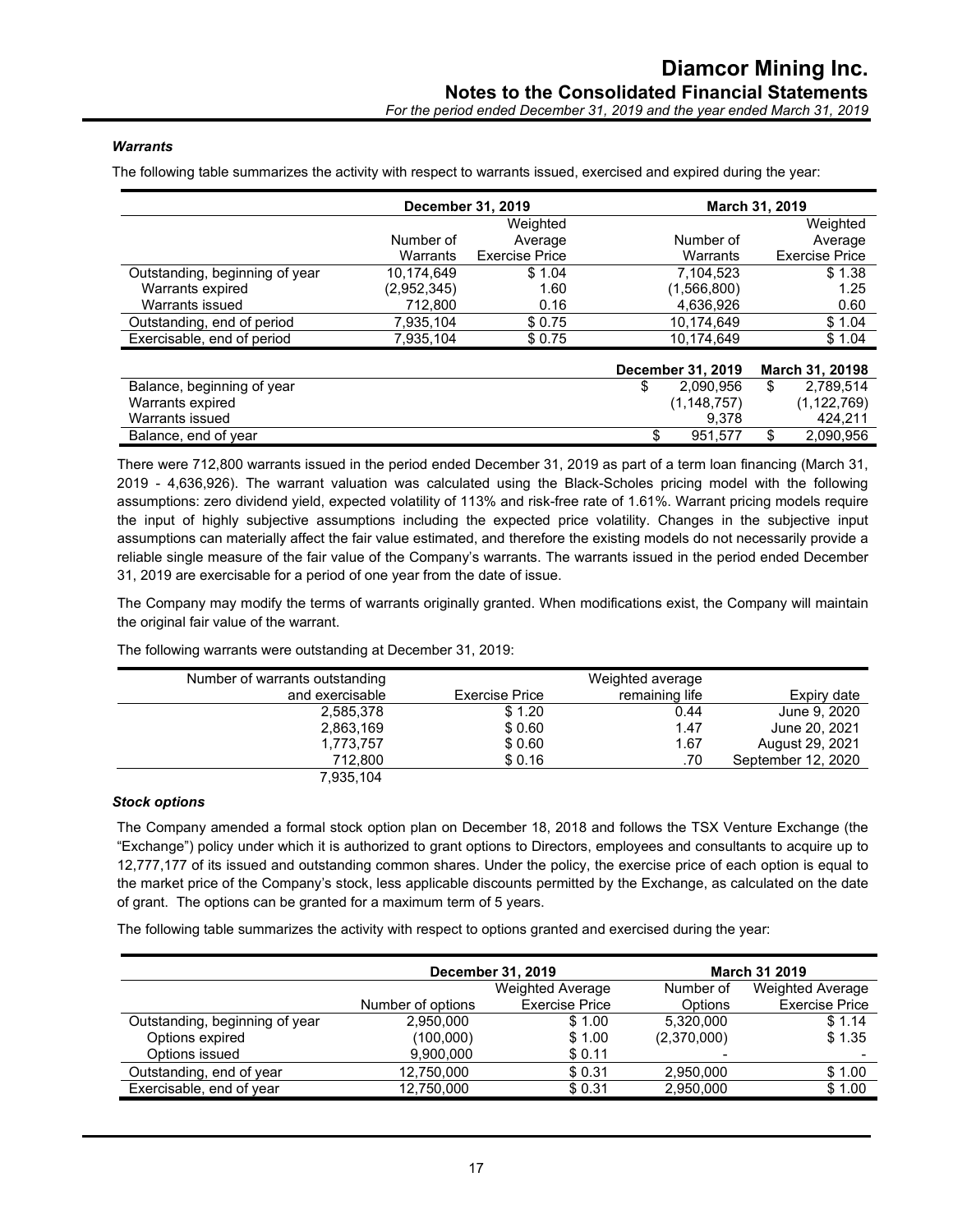| The following stock options were outstanding at December 31, 2019: |                |                  |                  |  |  |  |  |
|--------------------------------------------------------------------|----------------|------------------|------------------|--|--|--|--|
| Number of options outstanding                                      |                | Weighted average |                  |  |  |  |  |
| and exercisable                                                    | Exercise Price | remaining life   | Expiry date      |  |  |  |  |
| 300,000                                                            | \$1.00         | 1.42             | March 2, 2021    |  |  |  |  |
| 2,550,000                                                          | \$1.00         | 1.48             | March 21, 2021   |  |  |  |  |
| 6.500.000                                                          | \$0.11         | 4.81             | October 21, 2024 |  |  |  |  |
| 3.400.000                                                          | \$0.11         | 4.85             | November 4, 2024 |  |  |  |  |
| 12,750,000                                                         |                |                  |                  |  |  |  |  |

The following stock options were outstanding at March 31, 2019:

| Number of options outstanding |                | Weighted average |                |
|-------------------------------|----------------|------------------|----------------|
| and exercisable               | Exercise Price | remaining life   | Expiry date    |
| 400.000                       | \$1.00         | 1.92             | March 2, 2021  |
| 2.550.000                     | \$1.00         | 1.98             | March 21, 2021 |
| 2.950.000                     |                |                  |                |

#### *Share-based compensation*

There were 9,900,000 options issued by the Company in the period ended December 31, 2019 (March 31, 2019 - nil). The option valuation in the period ended December 31, 2019 was calculated using the Black-Scholes pricing model with the following assumptions: zero dividend yield, expected volatility between 79-81% and risk-free rate between 1.53-1.57%. Option pricing models require the input of highly subjective assumptions including the expected price volatility. Changes in the subjective input assumptions can materially affect the fair value estimated, and therefore the existing models do not necessarily provide a reliable single measure of the fair value of the Group's stock options.

### **7. Contributed Surplus**

| <b>Balance, March 31, 2018</b> | 10,448,426 |
|--------------------------------|------------|
| Expiry of warrants (note 6)    | 1.122.769  |
| <b>Balance, March 31, 2019</b> | 11,571,195 |
| Expiry of warrants (note 6)    | 1,148,757  |
| Issuance of options (note 6)   | 670.190    |
| Balance, December 31, 2019     | 13,390,142 |

#### **8. Related Party Transactions**

The Company paid or accrued the following to Directors, officers, and to companies controlled by Directors of the Company:

|                         | December 31,<br>2019 | March 31.<br>2019 |
|-------------------------|----------------------|-------------------|
| Salaries and consulting | \$322,200            | \$429,600         |
| Directors fees          | 54.000               | 84.500            |
| <b>Incentives</b>       | 180.000              | $\sim$            |

As at December 31, 2019, the Company owed \$54,064 (March 31, 2019 - \$55,774) to Directors of the Company and companies controlled by a Director amounts are included in accounts payable. In August 2019 \$155,000 of related party accounts payable were settled as a result of related parties participating in an announced financing (Note 16).

These transactions were in the normal course of operations and are measured at fair value at initial recognition.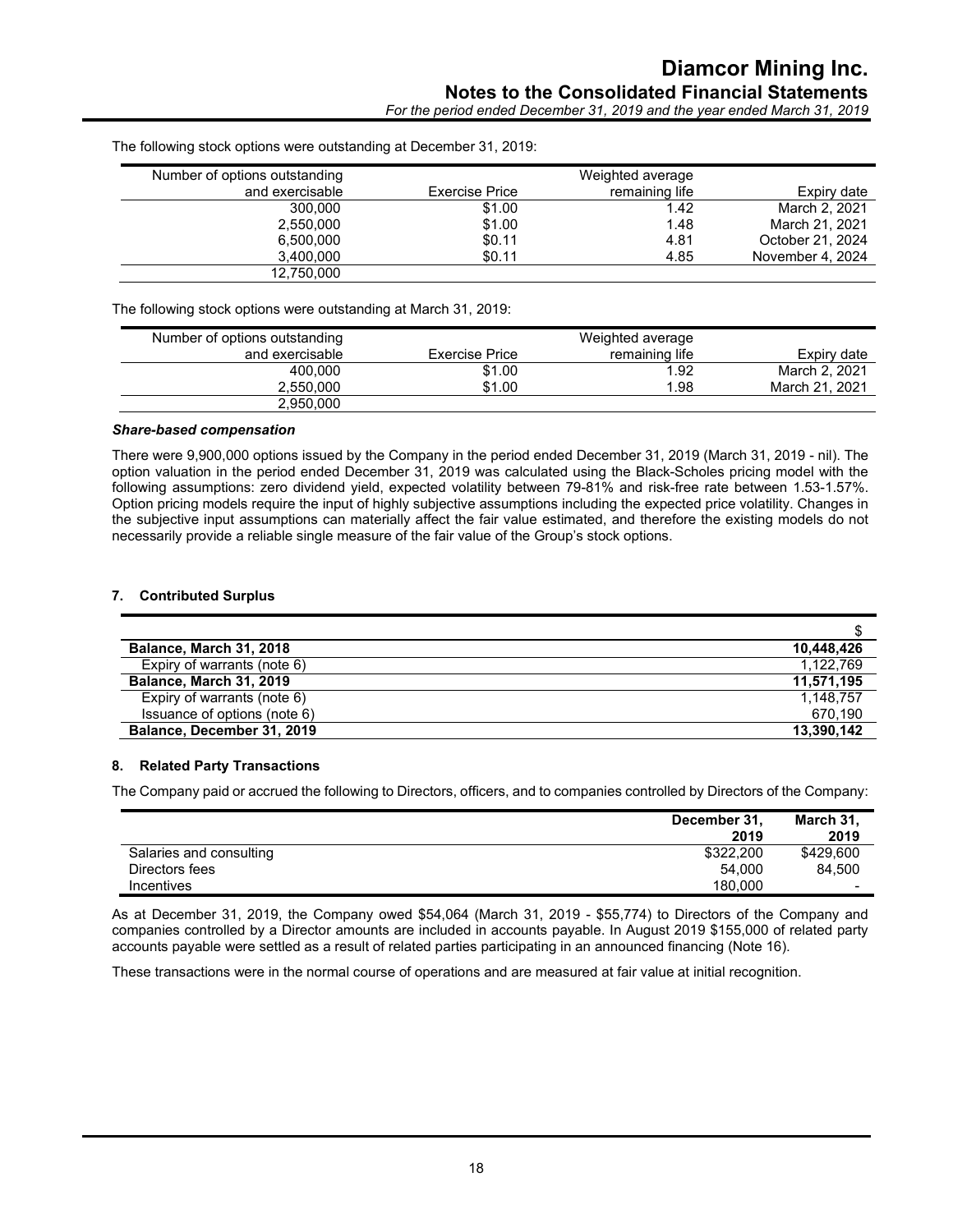#### **9. Segmented Information**

The Company's primary business is the exploration and development of diamond properties in Africa so there is only one reportable operating segment. The reportable segments are those operations whose operating results are reviewed by the Chief Operating decision makers to make decisions about resources to be allocated to the segment and assess its performance provided those operations pass certain quantitative thresholds. Operations whose revenues, earnings or losses, or assets exceed 10% of the total consolidated revenue, earnings or losses, or assets are reportable segments. In order to determine reportable segments, management reviewed various factors, including geographical locations and managerial structure.

Details of identifiable assets by geographic segments are as follows:

|                   | <b>Total Assets</b> |     | Property,<br>Plant and<br>Equipment | Cash and<br>Equivalents and<br><b>Restricted Cash</b> | <b>Other Assets</b> |
|-------------------|---------------------|-----|-------------------------------------|-------------------------------------------------------|---------------------|
| December 31, 2019 |                     |     |                                     |                                                       |                     |
| Canada            | \$<br>77.786        | \$  | 4.684                               | \$<br>17.223                                          | \$<br>55,879        |
| South Africa      | 7,814,786           |     | 6,447,602                           | 1,172,663                                             | 194,521             |
|                   | 7,892,572           | \$. | 6.452.286                           | 1.189.886                                             | 250,400             |
| March 31, 2019    |                     |     |                                     |                                                       |                     |
| Canada            | \$<br>60,923        | \$  | 2.202                               | \$<br>19.732                                          | \$<br>38,989        |
| South Africa      | 8,641,564           |     | 6,989,359                           | 843,056                                               | 809,149             |
|                   | 8,702,487           | \$. | 6,991,561                           | 862,788                                               | 848.138             |

#### **10. Financial Instruments**

#### *Fair values*

IFRS defines fair value as the price that would be received to dispose of an asset or paid to transfer a liability in an orderly transaction between market participants at the measurement date. The Company classifies the fair value of the financial instruments according to the following hierarchy based on the amount of observable inputs used to value the instrument.

- Level 1 Inputs to the valuation methodology are quoted prices for identical assets or liabilities in active markets.
- Level 2 Fair values of financial assets and liabilities in level 2 are based on inputs other than level 1. Inputs to the valuation methodology included quoted prices for identical assets or liabilities in active markets, and inputs that are observable for the asset or liability, either directly or indirectly, for substantially the full term of the financial instrument. Level 2 valuations are based on inputs, including quoted forward prices for commodities, time value and volatility factors, which can be substantially observed or corroborated in the marketplace.
- Level 3 Inputs to the valuation methodology are not based on observable market data.

The Company's financial instruments consist of cash and cash equivalents, restricted cash, accounts receivable, accounts payable, amounts due to Nozala Investments and long-term debt. The fair value of cash and cash equivalents and restricted cash, accounts receivable and accounts payable approximate their carrying values due to the short-term maturities of these items. The fair value of the Nozala Investments loan approximates the carrying value as the interest rate floats with prime. The fair value of the long-term debt approximates the carrying value as the interest rate is a market rate for similar instruments.

The Company's cash and cash equivalents and restricted cash have been assessed on the fair value hierarchy described above and are classified as Level 1.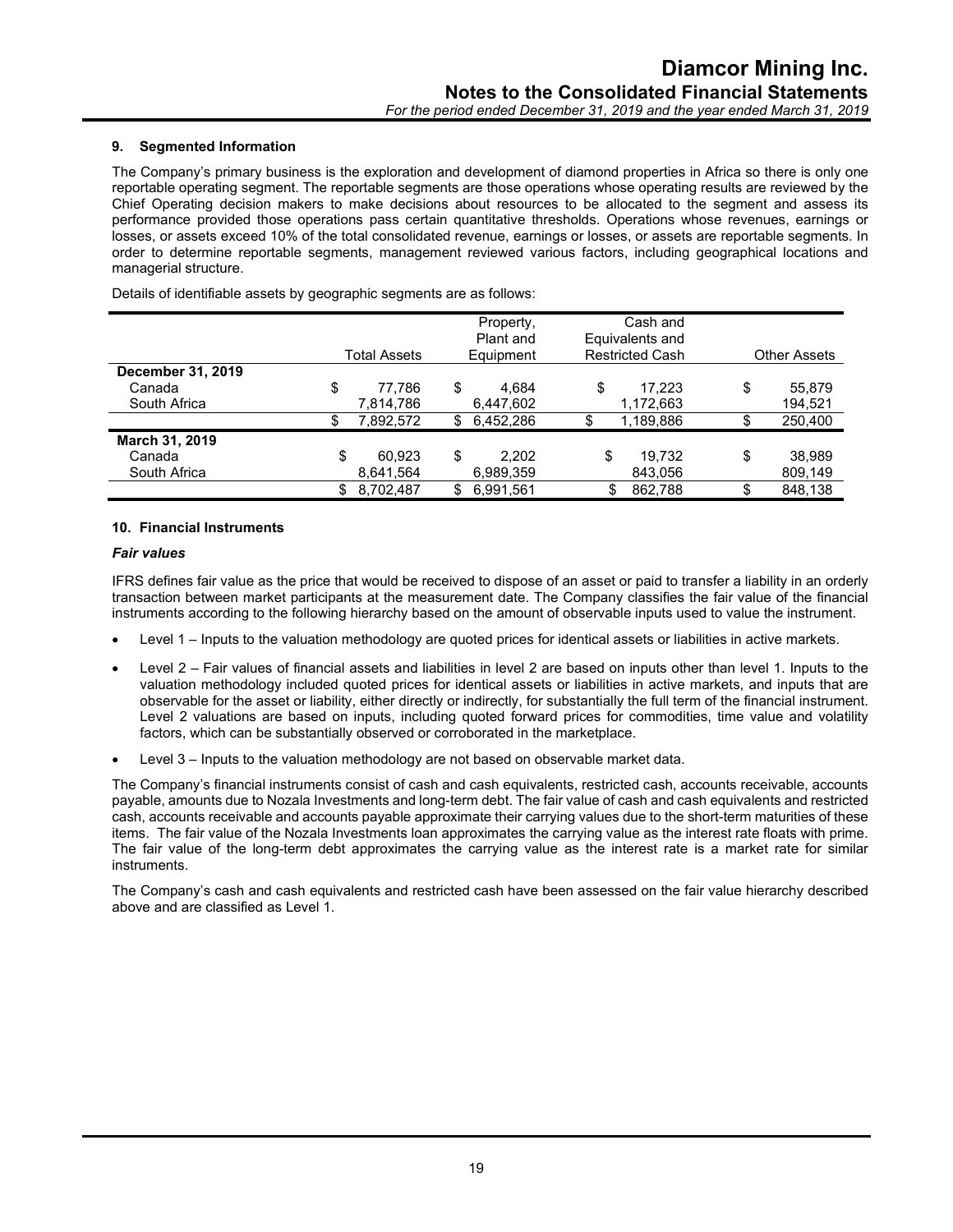# *Financial risks*

The Company's activities result in exposure to a variety of financial risks, including risks related to credit, market risk (currency fluctuation and interest rates) and liquidity risk.

a) Credit risk

The Company is exposed to credit risk only with respect to uncertainties as to timing and collectability of accounts receivable, cash and cash equivalents and restricted cash. The Company mitigates credit risk through standard credit and reference checks. There are no material financial assets that the Company considers past due. The Company currently holds the majority of its cash and cash equivalents and restricted cash in large financial institutions in Canada and South Africa and does not expect any significant risk associated with those deposits. The accounts receivable includes sales taxes refundable due from the Government of South Africa and Canada \$nil (March 31, 2019 - \$184,861) as well as trade receivables of \$56,404 (March 31, 2019 - \$17,757). The Company does not foresee any significant risk in the collection of these accounts receivable.

The trade accounts receivable aging amounts are as follows:

|              | December 31, 2019        | <b>March 31, 2019</b>    |
|--------------|--------------------------|--------------------------|
| $0-30$ days  | \$56,404                 | \$17.757                 |
| $31-90$ days | $\overline{\phantom{0}}$ |                          |
| $120 + days$ | $\blacksquare$           | $\overline{\phantom{0}}$ |
| <b>Total</b> | \$56,404                 | \$17.757                 |

The maximum exposure to credit risk for the Company as at the reporting date is the carrying value of cash and cash equivalents, restricted cash and trade receivables disclosed above.

b) Interest rate

The Company is not exposed to any material interest rate risk as the Company's long-term debt has a fixed rate of interest, except for the Nozala Investments loan which has a variable rate of interest of South African prime rate plus 3%. A 1% change in the South African prime rate would result in net loss changing by approximately \$8,900.

c) Foreign currency risk

The Company is exposed to financial risk arising from fluctuations in foreign exchange rates and the degree of volatility of these rates. The Company does not use derivative instruments to reduce its exposure to foreign currency risk.

The Company's subsidiaries in South Africa operate using principally the United States Dollar and the South African Rand and as such may be negatively affected by fluctuations in foreign exchange rates when translating from the currency of measurement of the Company's subsidiaries to the Company's reporting currency. The Company's monetary assets and liabilities denominated in South African Rand include:

|                                               | December 31, 2019 | <b>March 31, 2019</b> |
|-----------------------------------------------|-------------------|-----------------------|
| Cash and cash equivalents and restricted cash | \$1.172.663       | \$843.056             |
| Accounts receivable                           | 56.404            | 193.220               |
| Accounts payable                              | 204.390           | 940.047               |
| Long-term debt                                | 1.855.656         | 1.654.241             |

A 5% change in the South African Rand would result in total net loss increasing or decreasing by approximately \$25,000.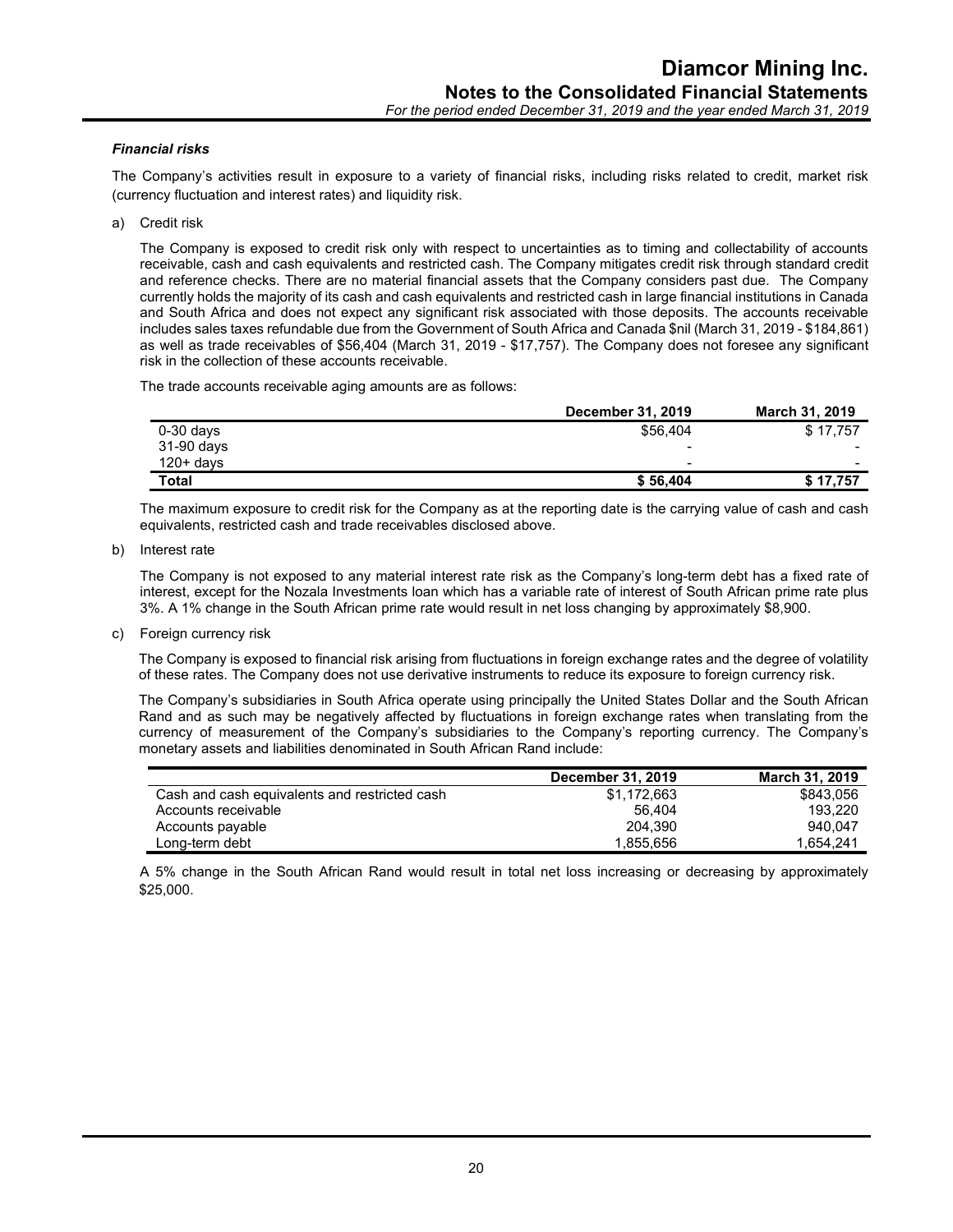d) Liquidity risk

Liquidity risk is the risk that the Company will not be able to meet its financial obligations when they fall due. The Company manages this risk through management of its cash flow from operations and its capital structure. Based on senior Management's and the Board of Directors' review of ongoing operations, the Company may revise timing of capital expenditures, bank loans, including project specific loans, or issue equity or a combination thereof.

The Company's current financial liabilities of \$5,828,758 are payable within one year. The Company enters contractual obligations in the normal course of business operations. Management believes the Company's requirements for capital expenditures, working capital and ongoing commitments (including long-term debt) can be financed from existing cash, issuing equity, cash flow provided by operating activities, existing bank loans and by acquiring new project loans.

The table below summarizes the maturity profile of the Company's financial liabilities as at December 31, 2019 based on contractual undiscounted payments:

|                            | <b>Current</b> | 2021                 | 2022      | 2023            | 2024            | <b>Thereafter</b> |
|----------------------------|----------------|----------------------|-----------|-----------------|-----------------|-------------------|
| Accounts payable           | \$322.621      | \$<br>$\blacksquare$ | -         | $\qquad \qquad$ | $\qquad \qquad$ | -                 |
| Long-term debt             | 4,340,027      | $\,$                 | $\,$      |                 |                 | $\,$              |
| Operating lease commitment | 43.308         | 43.308               | 43.308    | 43.308          |                 |                   |
| Short term debt            | 1,166,110      | ۰                    |           |                 |                 |                   |
| Due to Nozala investments  |                |                      | -         |                 |                 | 1,855,656         |
|                            | \$5,872,066    | \$43,308             | \$,43,308 | \$43,308        |                 | \$1,855,656       |

e) Commodity price risk

Commodity price risk is the risk that the fair value or future cash flows will fluctuate because of changes in commodity prices. Commodity prices for diamonds are impacted by not only the relationship between the Canadian, United States Dollar and South African Rand, but also world economic events that dictate the levels of supply and demand. The Company is exposed to the risk of declining prices for diamonds resulting in a corresponding reduction in projected cash flow. Reduced cash flow may result in lower levels of capital being available for field activity, thus compromising the Company's capacity to grow production. The Company did not have any fixed price commodity price contracts in place as at or during the period ended December 31, 2019 and the year ended March 31, 2019. The Company's operational results and financial condition are largely dependent on the commodity price received for its diamond production. Diamond prices have fluctuated widely in recent years due to global and regional factors including supply and demand fundamentals, inventory levels, economic and geopolitical factors. A 5% change in the price of diamonds would result in total net loss changing by approximately \$188,000.

# **11. Capital Management**

The Company's objectives when managing capital are: (i) to maintain a strong capital structure, which optimizes the cost of capital at acceptable risk; and (ii) to maintain investor, creditor and market confidence to sustain the future development of the business. The Company manages its capital structure and adjusts it considering changes in economic conditions and the risk characteristics of its underlying assets. The Company, from time-to-time, may adjust capital spending, issue new common shares, issue new debt or repay existing debt. The Company's capital is not subject to any restrictions.

The Company manages the following as capital:

|                                | December 31, 2019 | <b>March 31, 2019</b> |
|--------------------------------|-------------------|-----------------------|
| Working capital                | (5, 124, 543)     | (4, 198, 620)         |
| Long-term debt                 | 4,340,027         | 4,058,456             |
| Shareholders' (deficit) equity | (751, 484)        | 924.429               |

Working capital is calculated based on current assets less current liabilities.

#### **12. Commitments**

The Company has a commitment to lease office space at a rate of \$3,609 per month (March 31, 2019 - \$3,469). The lease expires in May 2022. The minimum lease payments under this lease are \$43,308 per year (March 31, 2019 - \$41,628).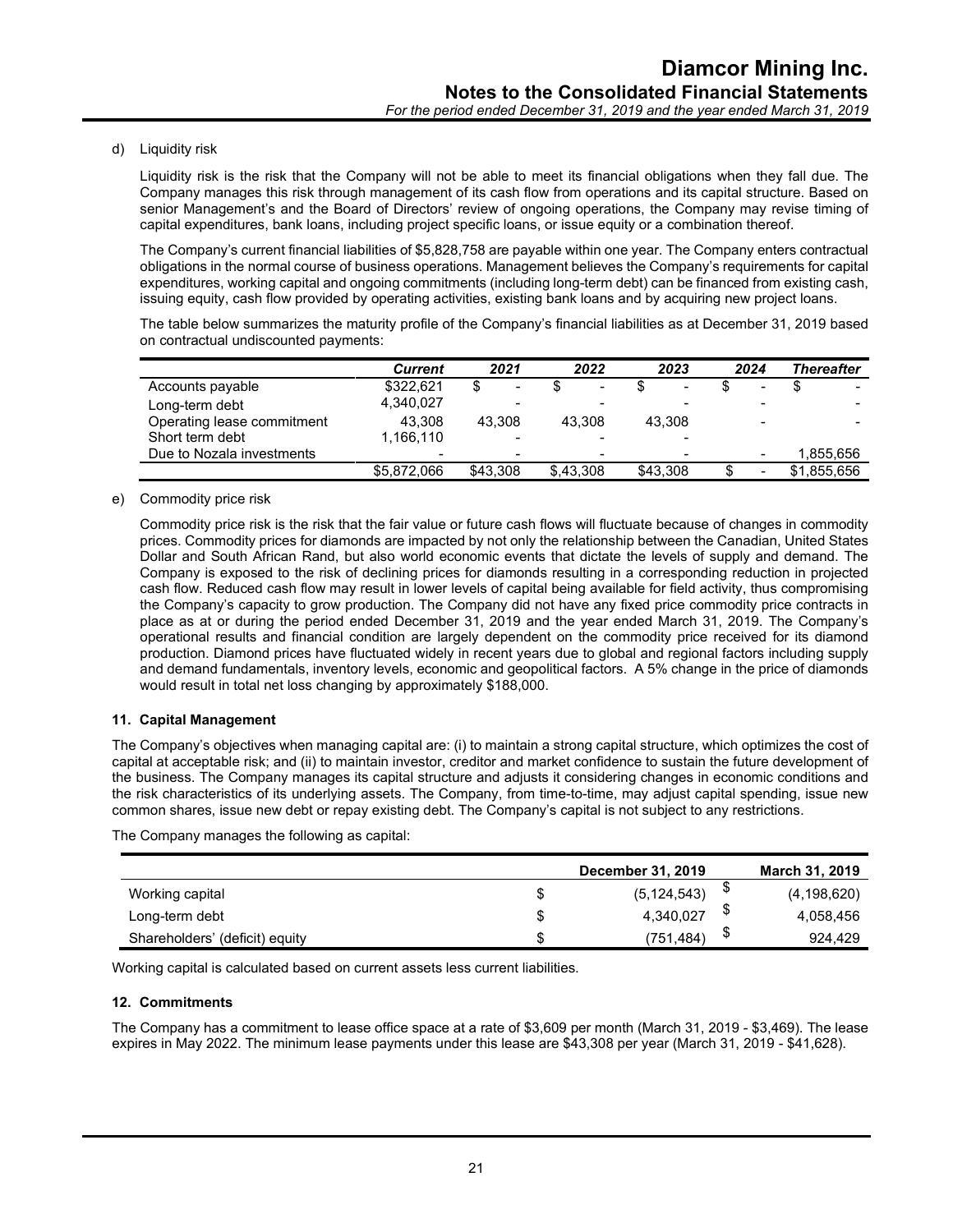# **13. Accounts Payable**

Trade and other payables consist of the following components:

|                     | December 31, 2019 | March 31, 2019 |                          |
|---------------------|-------------------|----------------|--------------------------|
| Trade payables      | S                 | 302.148        | 1,112,310<br>э           |
| Taxes               |                   | 7.510          | $\overline{\phantom{a}}$ |
| Salary and benefits |                   | 12,963         | 15,072                   |
|                     |                   | 322.621        | 1,127,382                |

Trade payables are non-interest bearing and are normally settled on 30-day terms.

# **14. Restricted Cash**

These amounts are encumbered by a guarantee by Standard Bank of South Africa Limited for certain rehabilitation obligations and electrical guarantees. The encumbered amount as at December 31, 2019 was \$736,071 (March 31, 2019 - \$723,708).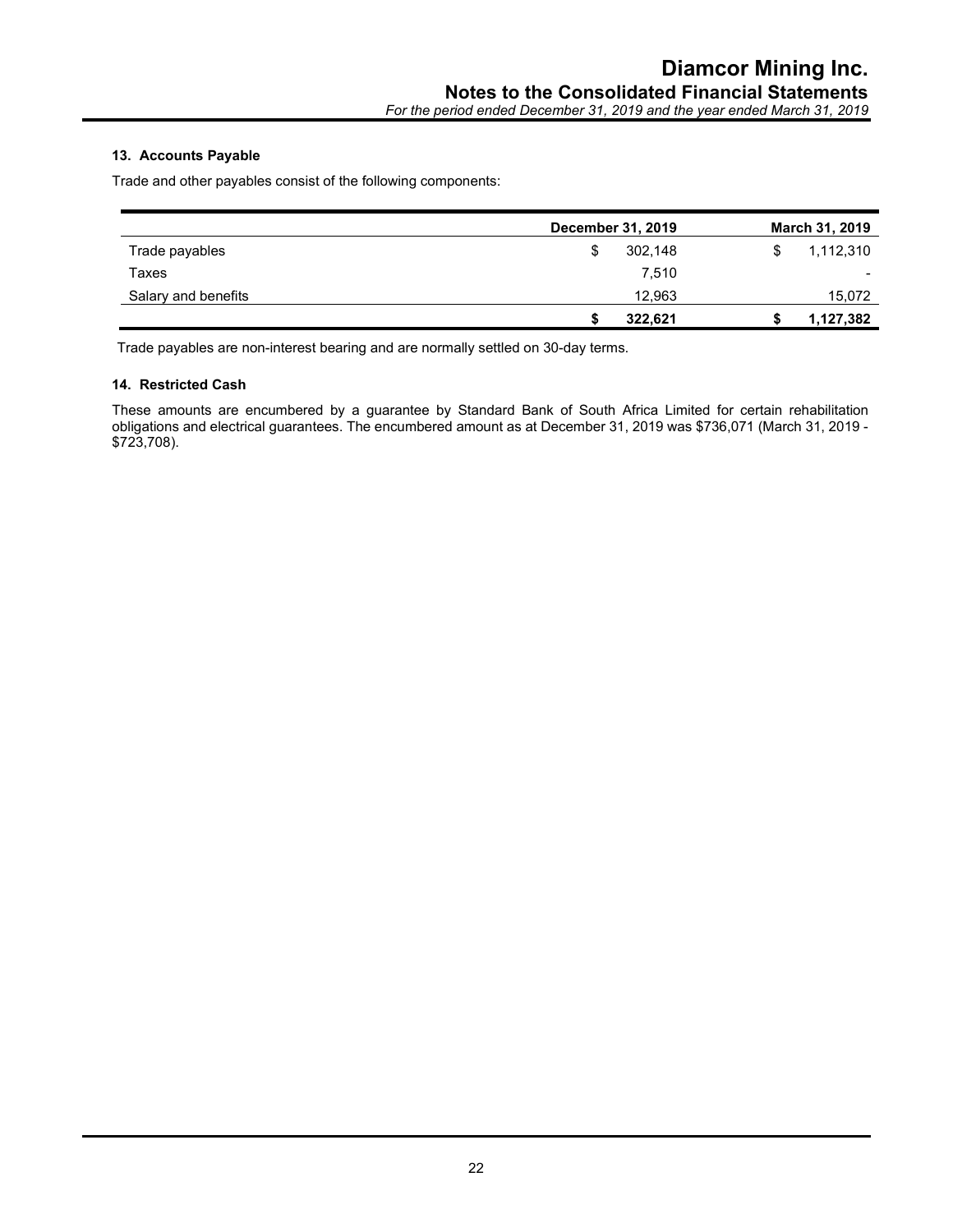# **15. Non-Controlling Interests (NCI)**

Set out below is summarized financial information for the Company's subsidiary that has non-controlling interests that are material to the Company. The amounts disclosed for the subsidiary are before inter-company eliminations:

|                                                     | December 31, 2019 |                |    | March 31,2019 |  |
|-----------------------------------------------------|-------------------|----------------|----|---------------|--|
| <b>Summarized Statement of Financial Position</b>   |                   |                |    |               |  |
|                                                     |                   |                |    |               |  |
| <b>Current assets</b>                               | \$                | 890,708        | \$ | 917,949       |  |
| <b>Current liabilities</b>                          |                   | 1,490,430      |    | 1,375,673     |  |
| <b>Current net assets</b>                           |                   | (599, 722)     |    | (457, 724)    |  |
|                                                     |                   |                |    |               |  |
| Non-current assets                                  |                   | 4,791,290      |    | 5,447,640     |  |
| Non-current liabilities                             |                   | 33,252,043     |    | 32,496,030    |  |
| <b>Non-current net assets</b>                       |                   | (28, 460, 753) |    | (27,048,390)  |  |
| <b>Net liabilities</b>                              |                   | (29,060,475)   |    | (27,506,114)  |  |
| Summarized Statement of Comprehensive Income (Loss) |                   |                |    |               |  |
|                                                     |                   |                |    |               |  |
| Sales                                               |                   | 3,752,570      |    | 4,113,516     |  |
| Income (loss) for the period                        |                   | (740, 114)     |    | (4, 130, 084) |  |
| Total comprehensive loss                            |                   | (740,114)      |    | (4,130,084)   |  |
| Income (loss) allocated to NCI                      |                   | (222, 034)     |    | (1,239,025)   |  |
| <b>Summarized Statement of Cash-Flows</b>           |                   |                |    |               |  |
|                                                     |                   |                |    |               |  |
| Cash-flows from                                     |                   |                |    |               |  |
| operating activities                                |                   | (53, 821)      |    | (1,615,300)   |  |
| Cash-flows from                                     |                   |                |    |               |  |
| investing activities                                |                   | 151,051        |    | (42, 121)     |  |
| Cash-flows from                                     |                   |                |    |               |  |
| financing activities                                |                   | 194,223        |    | 1,695,745     |  |
| Net increase in cash and cash equivalents           | \$                | 291,453        | \$ | 38,324        |  |